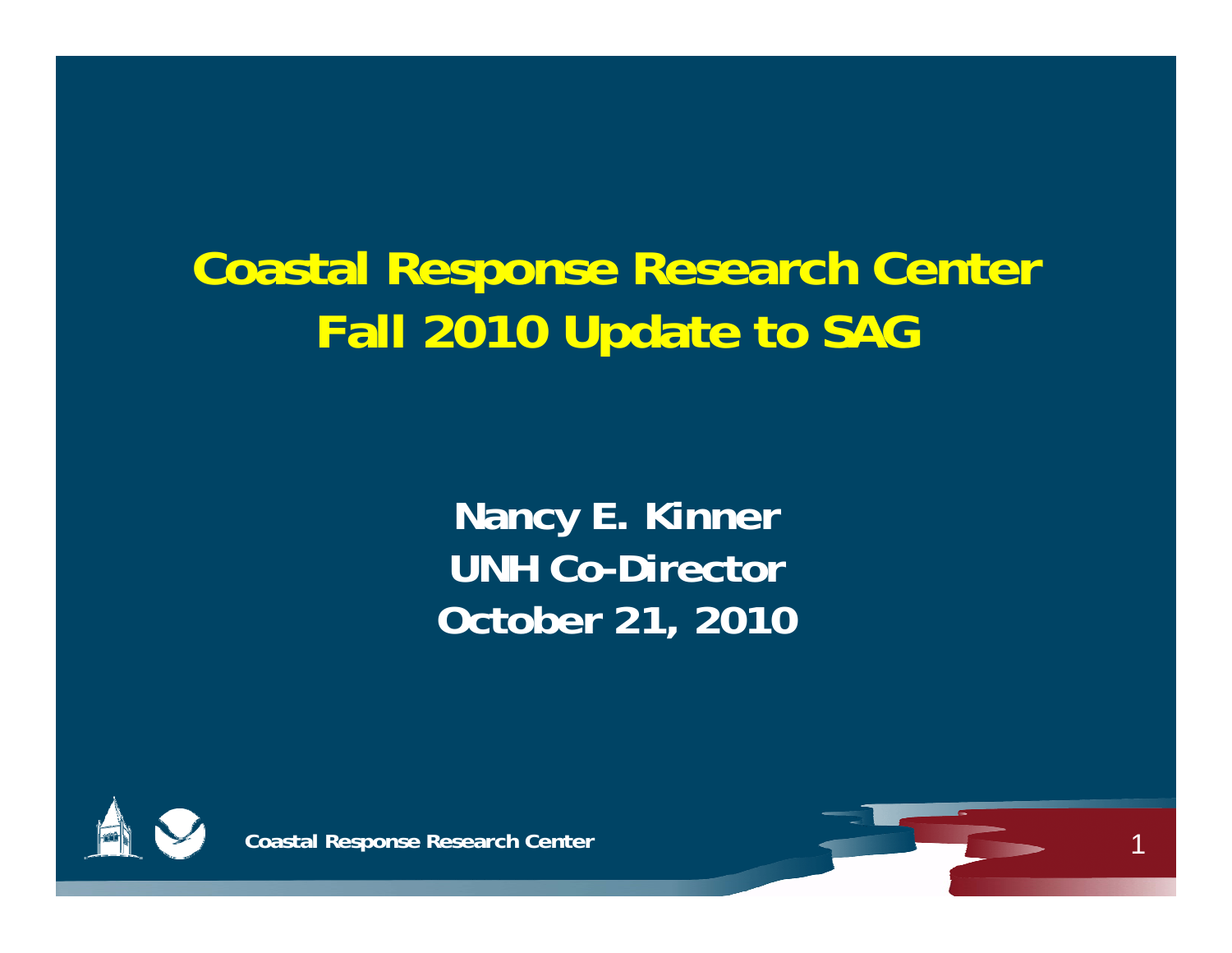# **Coastal Response Research Center (CRRC)**

- **Partnership Between NOAA and the University of New Hampshire Since 2004**
- **CRRC Mission:**
	- **Conduct and oversee basic and applied research and outreach on spill response and restoration**
	- **Transform research results into practice**
	- **Serve as a hub for spill R&D and technical transfer**  for spill community (U.S. and international)
	- **Educate/train students to pursue careers in spill response and restoration**

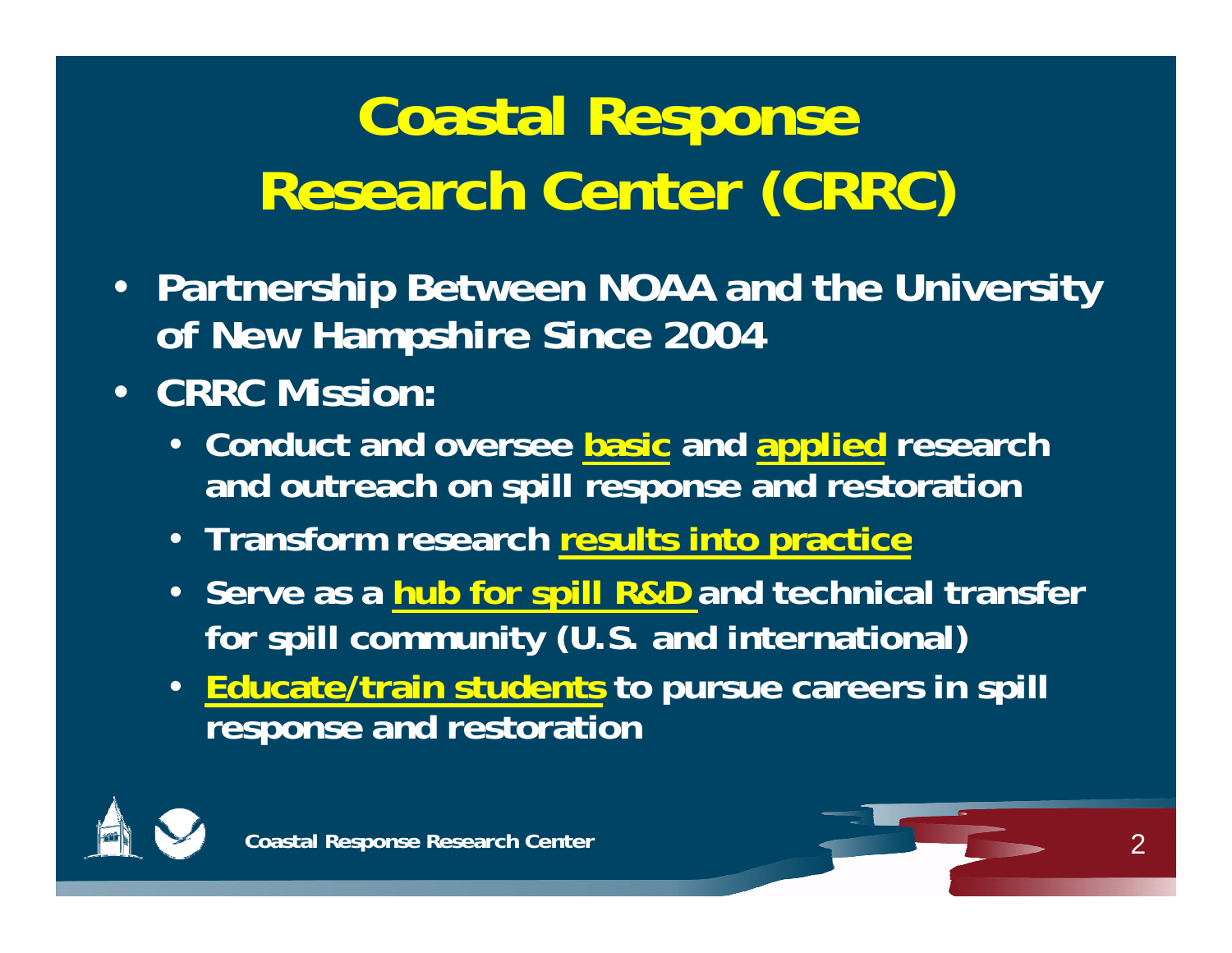# **CRRC Focus Topics**

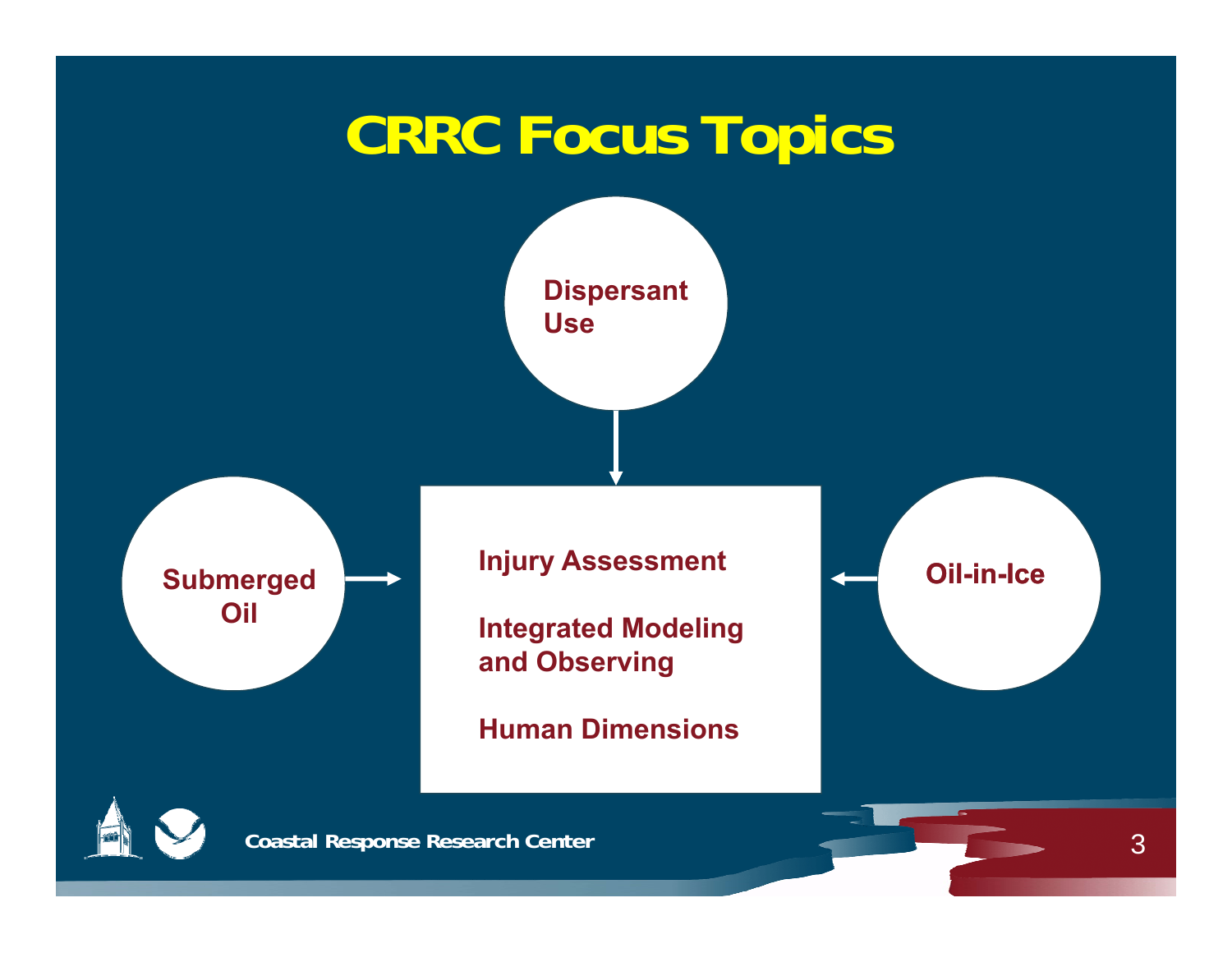# **CRRC Focus Topics**

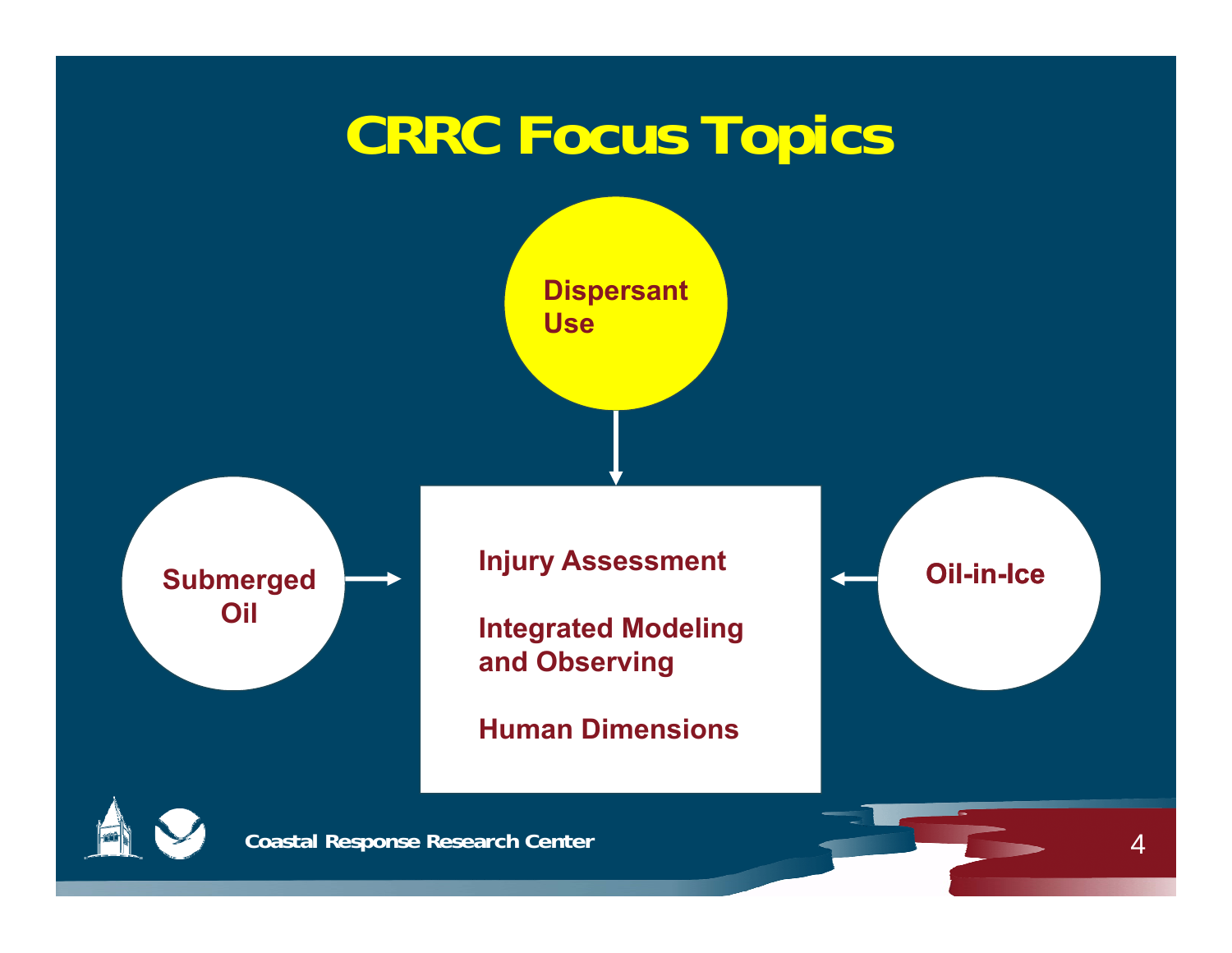### **Dispersants**

- $\bullet$  **Dispersants Working Group Met Tuesday**
	- **Coordinates research efforts to avoid duplication and cover major issues**
	- **Gov't, Industry and NGOs**
	- **Listing of Research Projects on CRRC Website**
	- **C di i f Eff G i F d Coordination of Efforts Going Forward E i lssential**



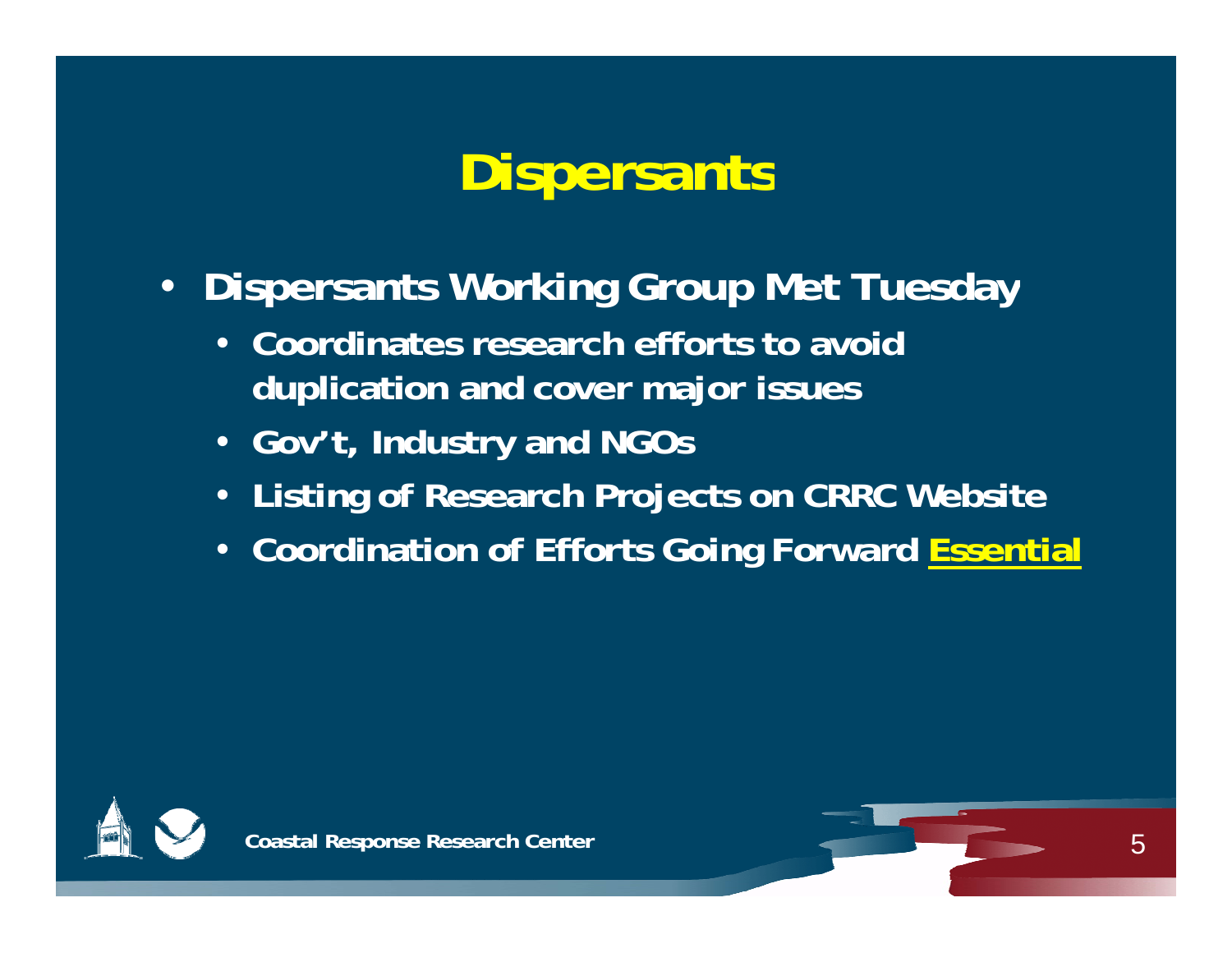# **Dispersants**

- **CRRC Roles During DWH Centered on Dispersants**
	- **Convened Workshop on dispersant use in late May at request of RRT 6**
	- **50 scientists and practitioners representing diverse opinions and perspectives**
	- **Consensus that dispersants had to be part of response because:**
		- **Conditions prevented use of mechanical recovery**
		- **Essential to protect nearshore waters and marshes**
		- **Lesser of two evils**

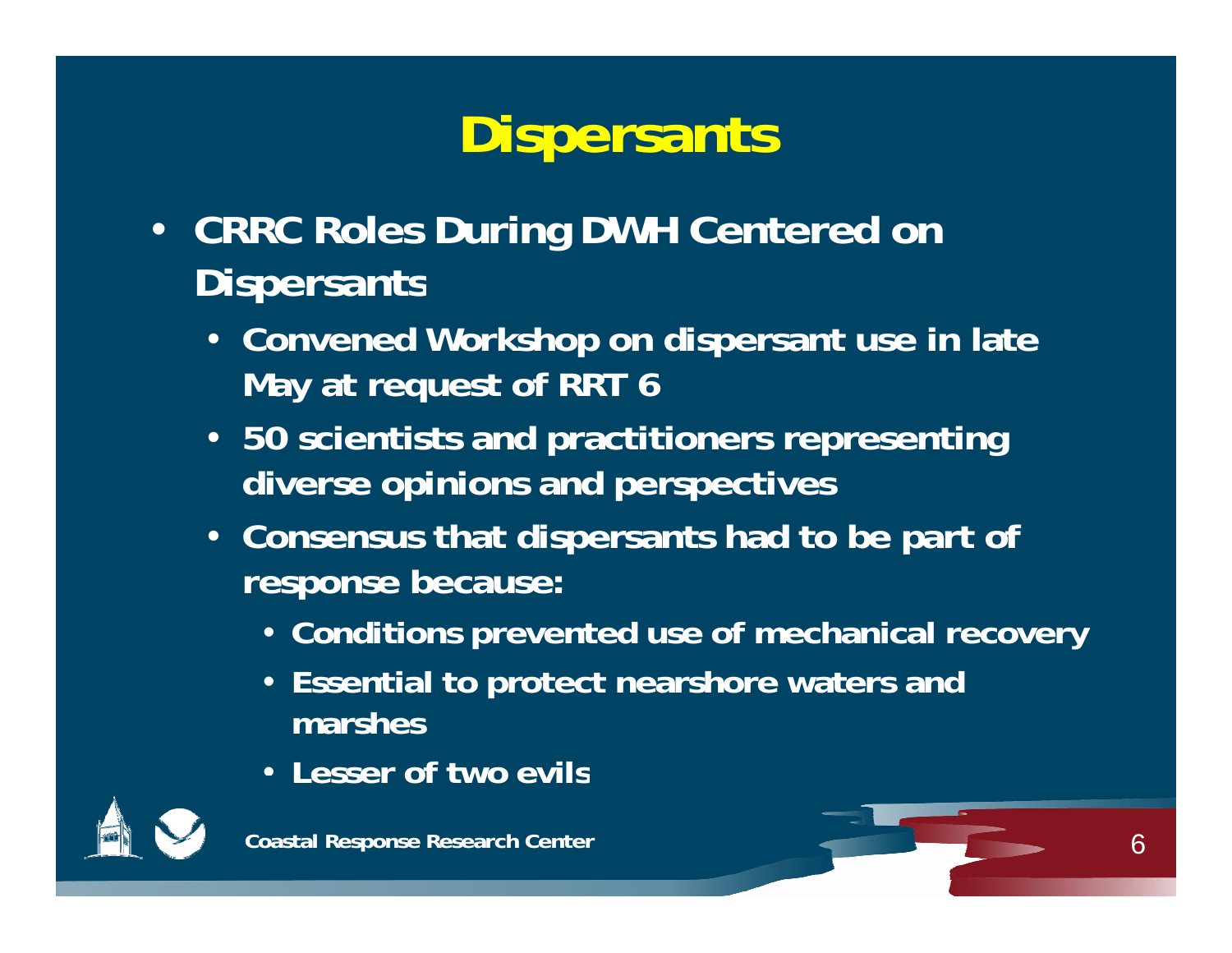# **Dispersants**

- **Requested by NIC to Host Dispersants Data Webinar in July 2010**
- **Goal to Have Field Data Available at that Time Presented to Determine "Picture" on Dispersant Use**
	- **Water Column Data**
	- **Air Measurements**
	- **Seafood**



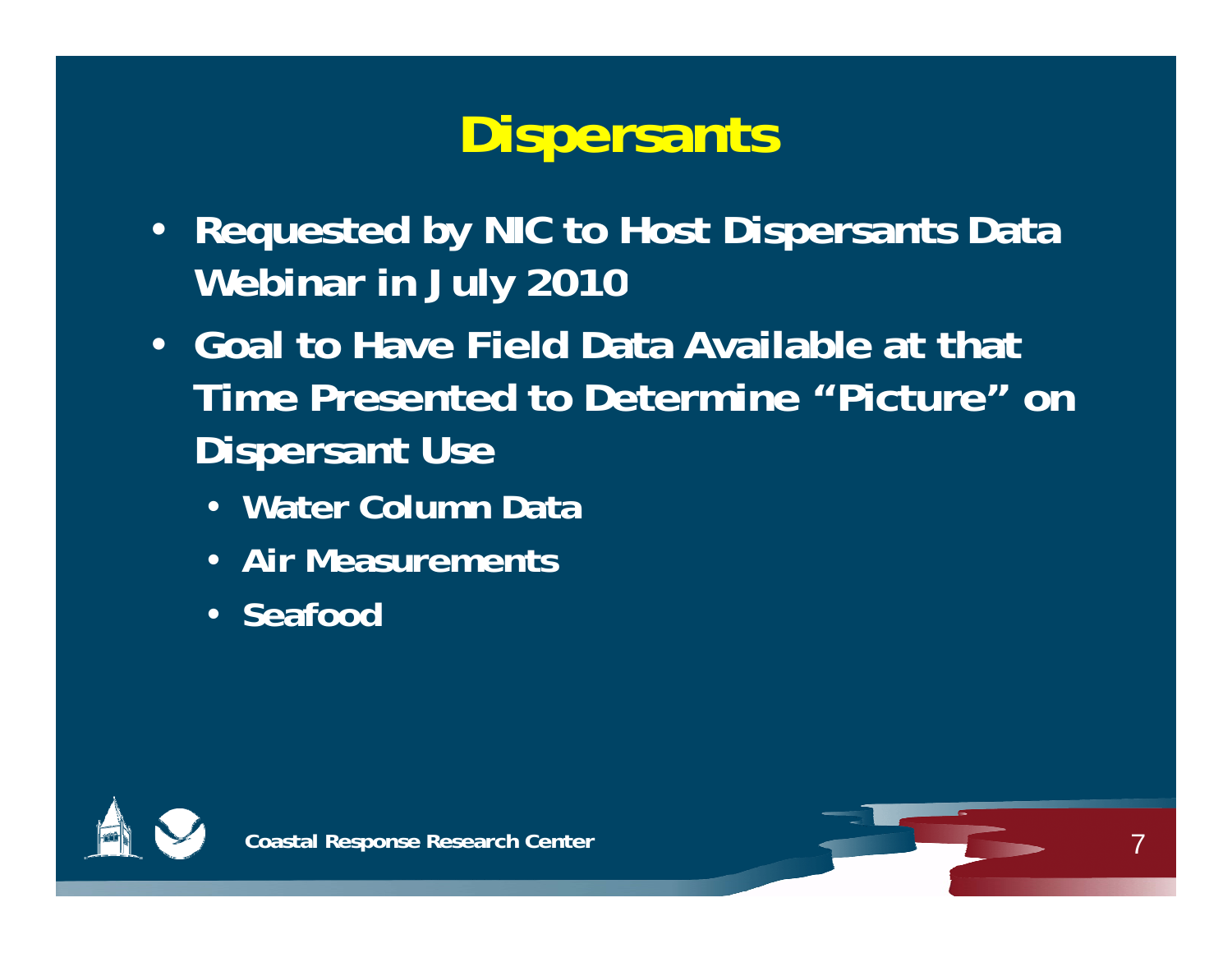### **CRRC Fundd h e Research Project**

**Guidance for Dispersant Decision Making: Potential for Impacts on Aquatic Biota**

> **Deborah French-McCay Applied Science Associates**



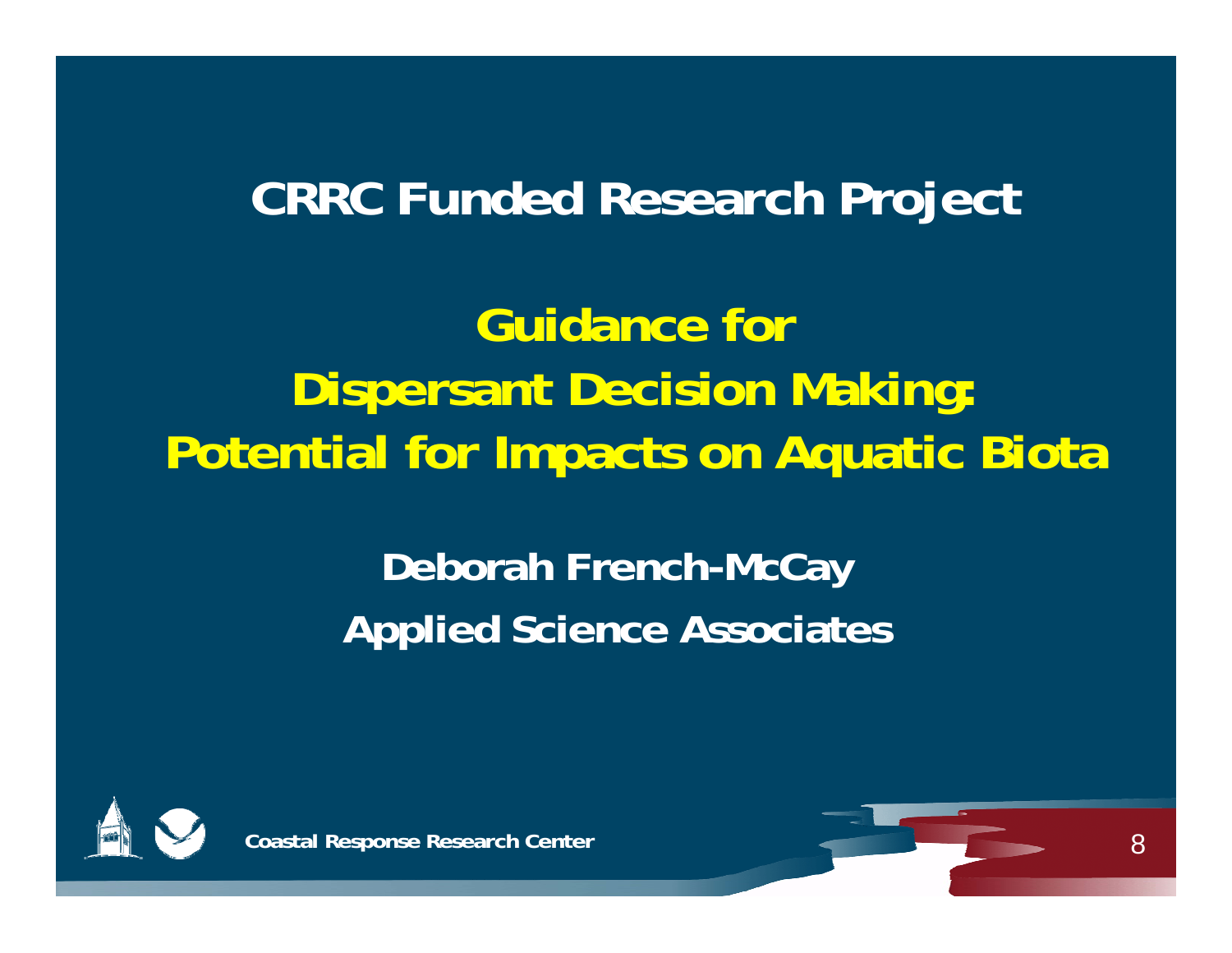• Biologically/Ecologically-Driven Spill **Response: Trade-off decisions in response based on expected level of resource injury**







**Coastal Response Research Center**

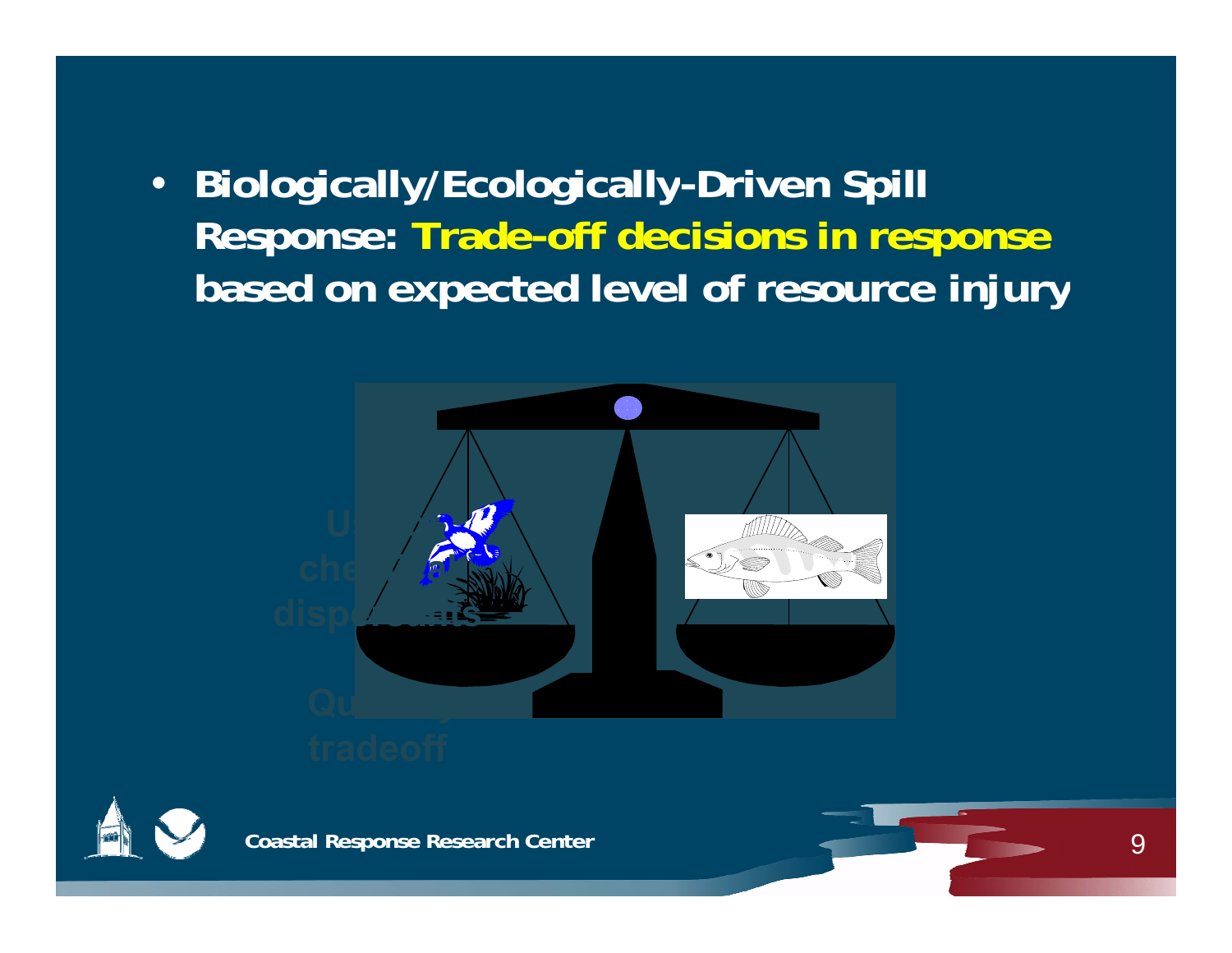### **Investigative Approach**

- $\bullet$ • Use oil fate and biological exposure model to **quantify impacts (areas and water volumes impacted)**
- • **Quantitative guidance for response decision makers**
	- **Report**
	- $\bullet$ **Field-guide (handbook)**
	- **Spreadsheet-calculator for looking up and interpolating results**
- **Oil Spill Impact Guide (OSIG)**
	- $\bullet$  **Water volume adversely affected by dispersed oil and dissolved hydrocarbons**
	- **Surface area impacted by floating oil**

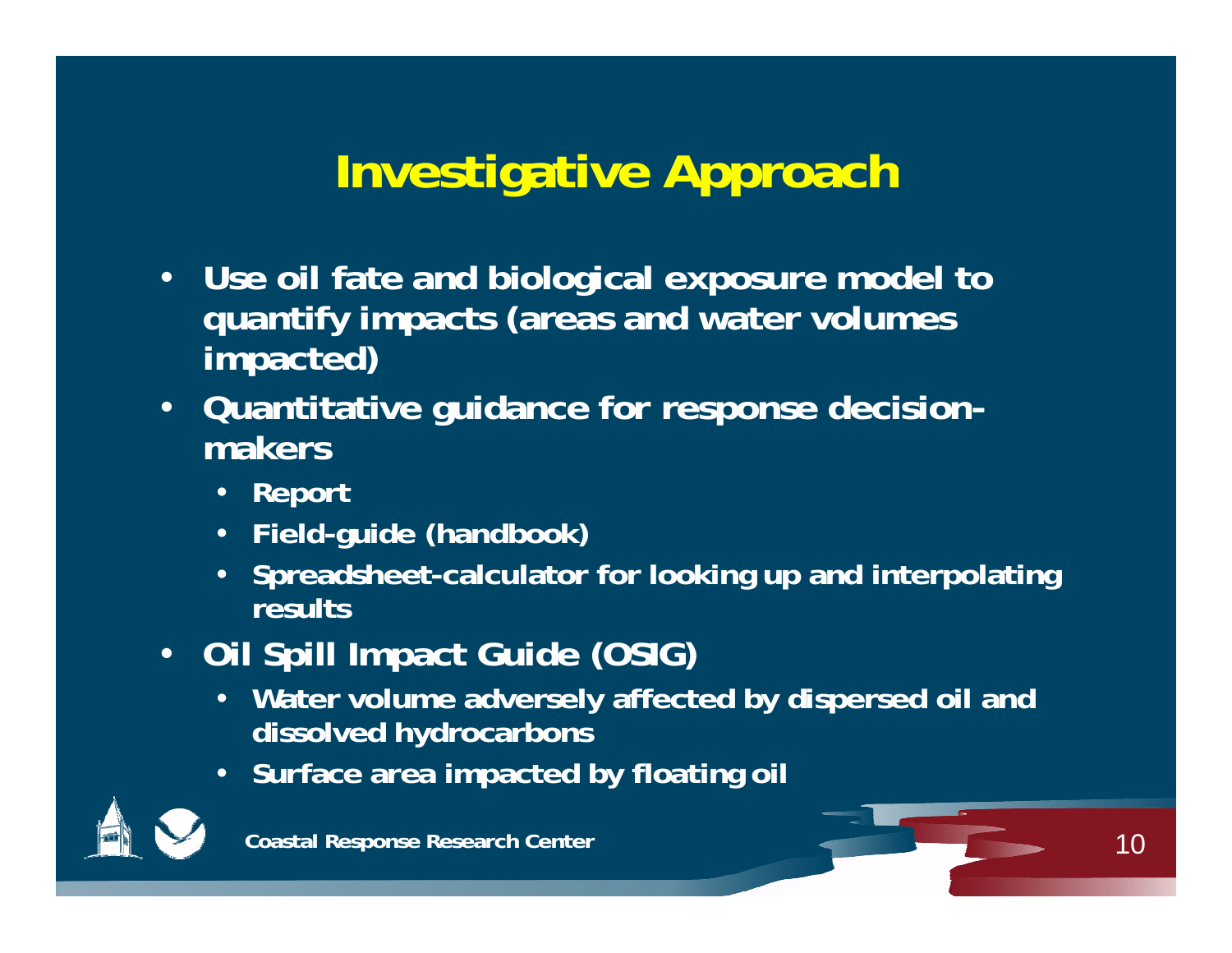# **CRRC Focus Topics**

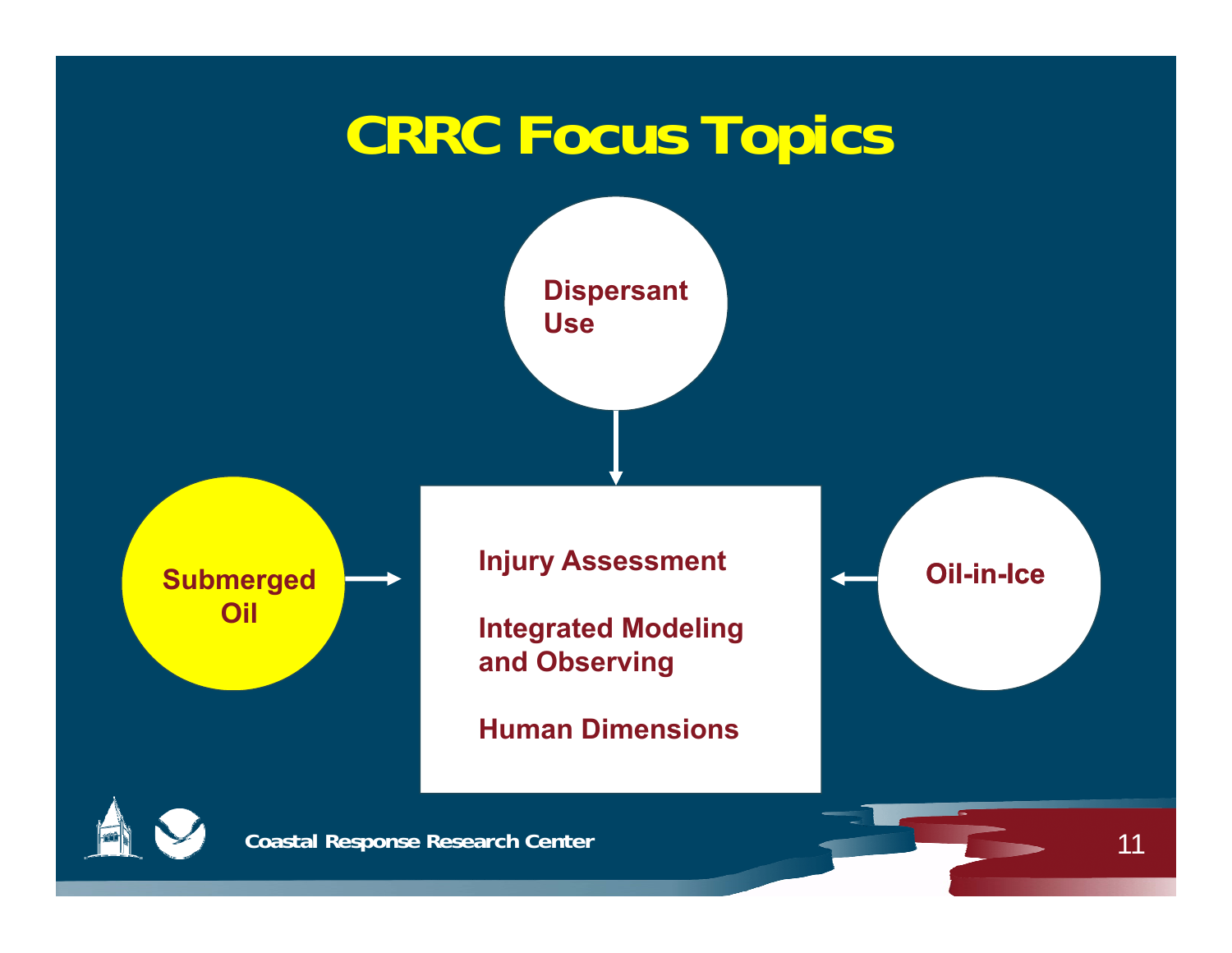# **Submerged Oil**

- **Submerged Oil Working Group Met Tuesday**
- **Eng j elhardt CRRC Funded Research Project Completed**
	- **Statistically based model to predict where sub d il i i bmerged oil is moving**
	- **Prediction is based on data collected** 
		- **Detection of no low medium and heavy oiling no, low, medium,**
		- **Limited to "flat" bathymetry**
		- **Worked with Chris Barker NOAA ORR and DBL 152 data**
- **Available on CRRC Website**



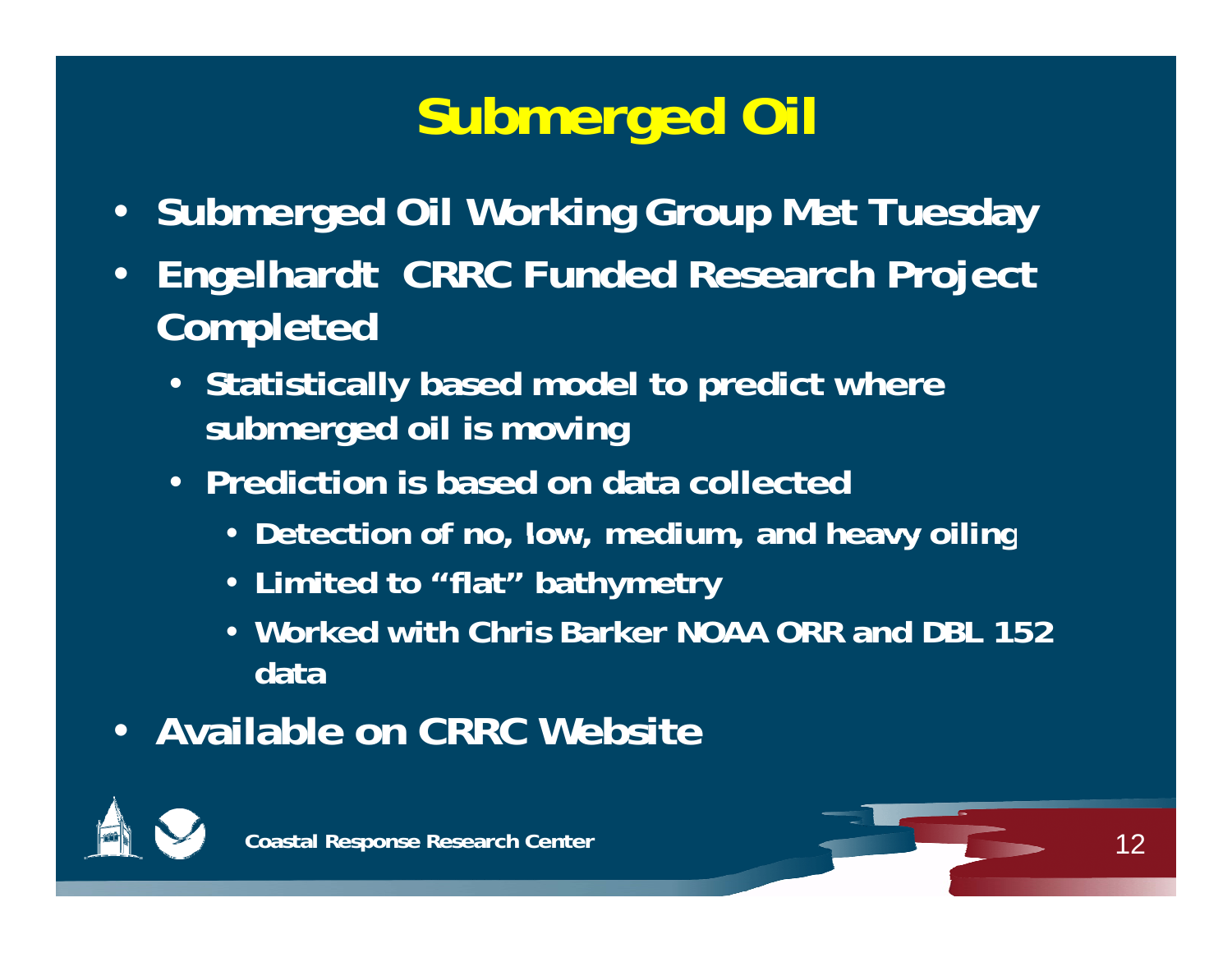# **CRRC Focus Topics**

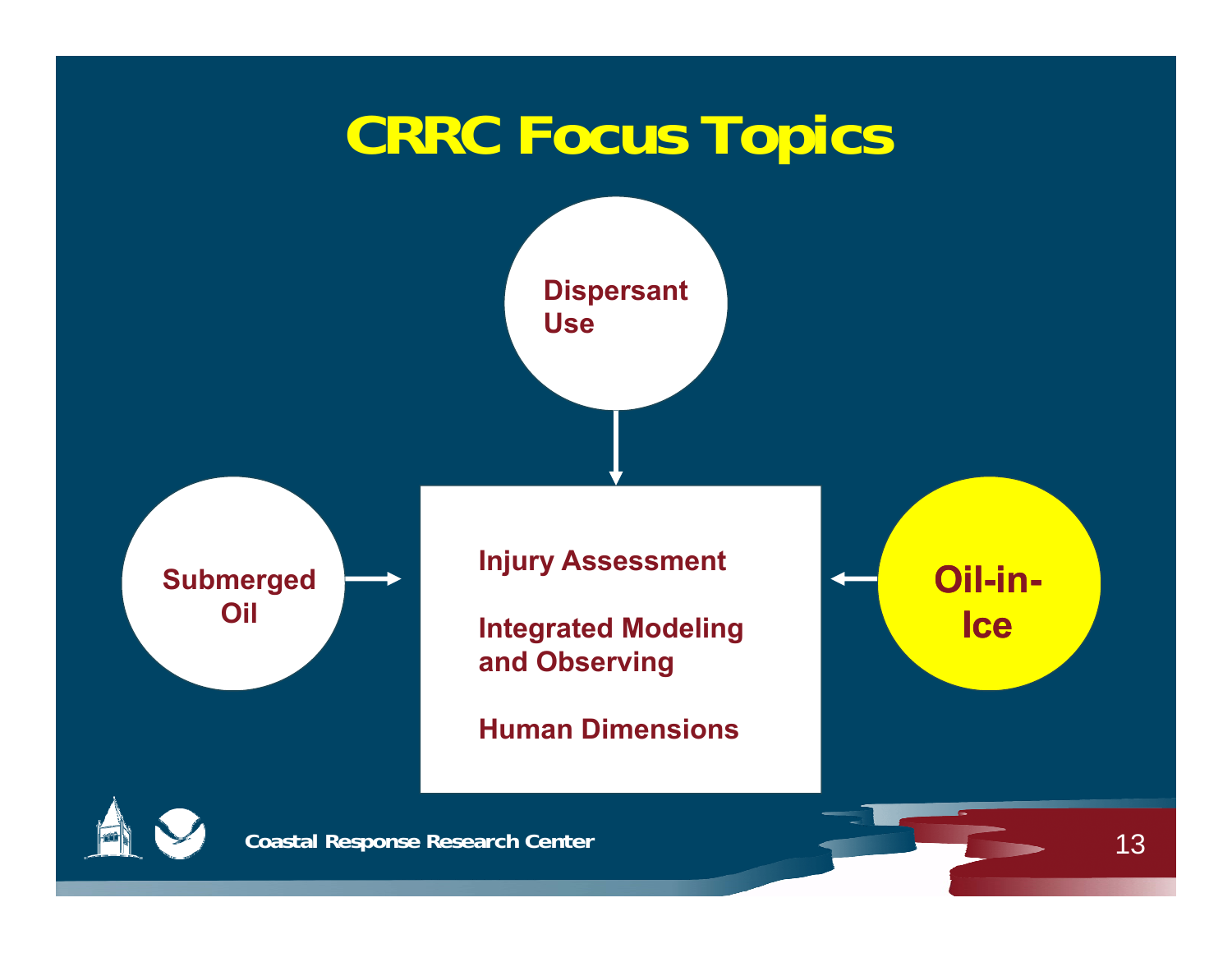### **Oil-in-Ice Focus**

- $\bullet$  **Oil-in-Ice Project**
	- •**Part of JIP with SINTEF**
- $\bullet$  **CRRC Workshops:**
	- **April 2010**
	- **Arctic NRDA**
	- **USCG Arctic Drill and Exercise Needs**



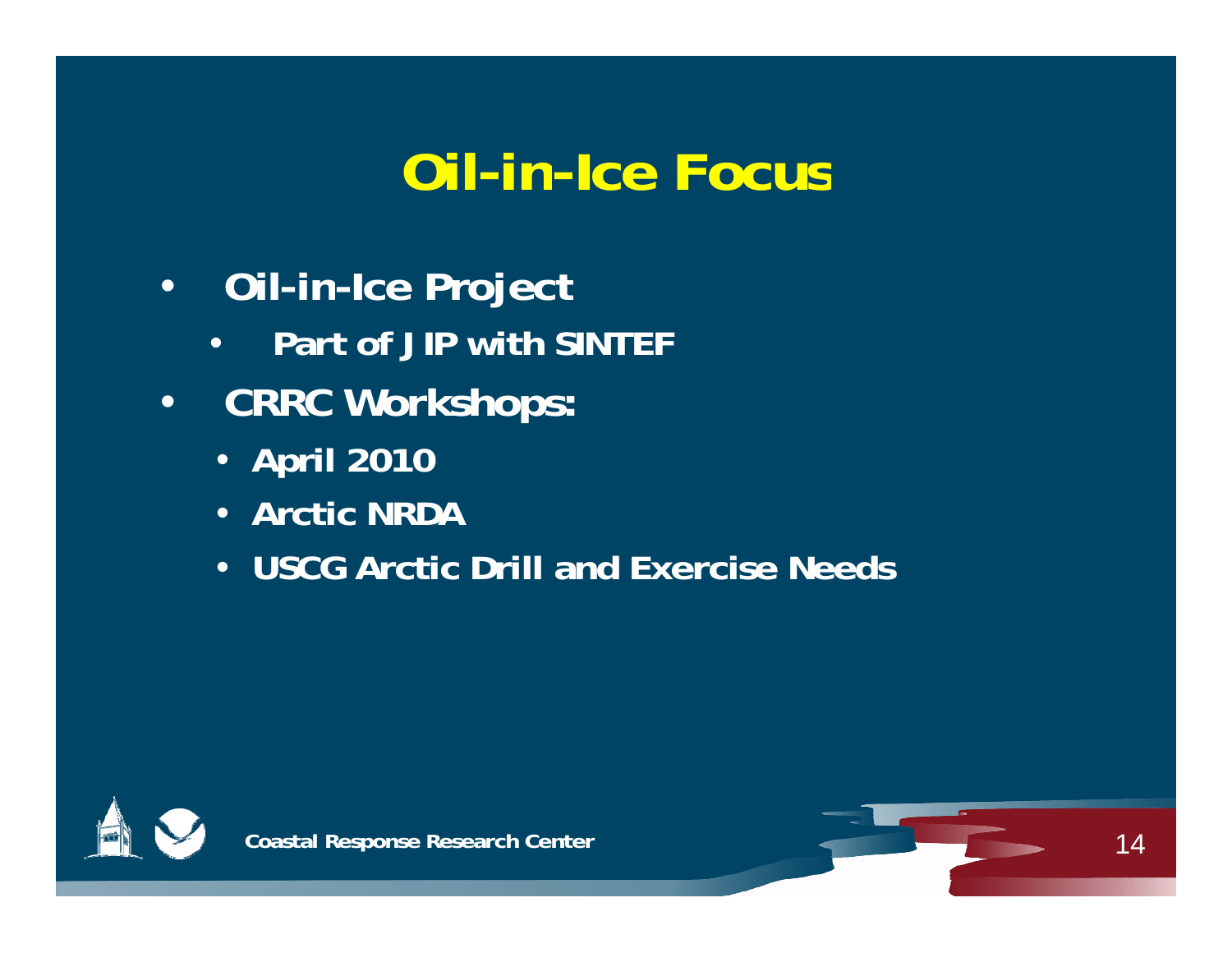### **Oil-in-Ice: Behavior, Biodegradation and Potential Exposure Research**

**Participation in Joint Industry Project (JIP):** •**CRRC OSRI UAF URI CRRC, OSRI, UAF, URI, SINTEF**•**Oil Encapsulated in Ice Project = \$500K**



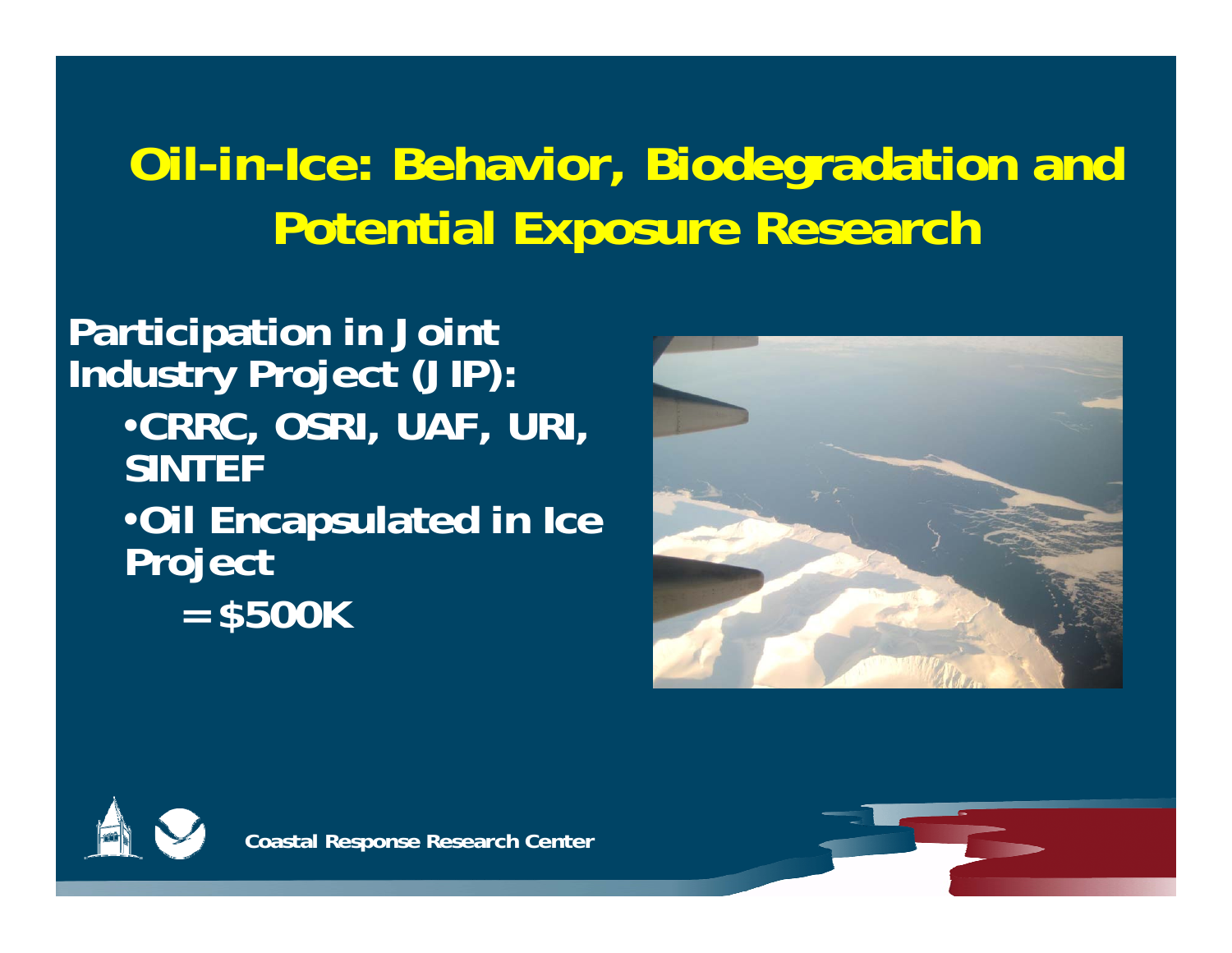#### **Oil-in-Ice: Behavior, Biodegradation and Potential Exposure**

- $\bullet$ **What is behavior of oil in ice?**
- • **What are transport & degradation processes and**  rates that control fate of oil frozen in ice?
- • **What are exposures and effects for ice-related organisms?**
- $\bullet$ **How will response options affect exposure?**
- •**First Year Ice Scenario**



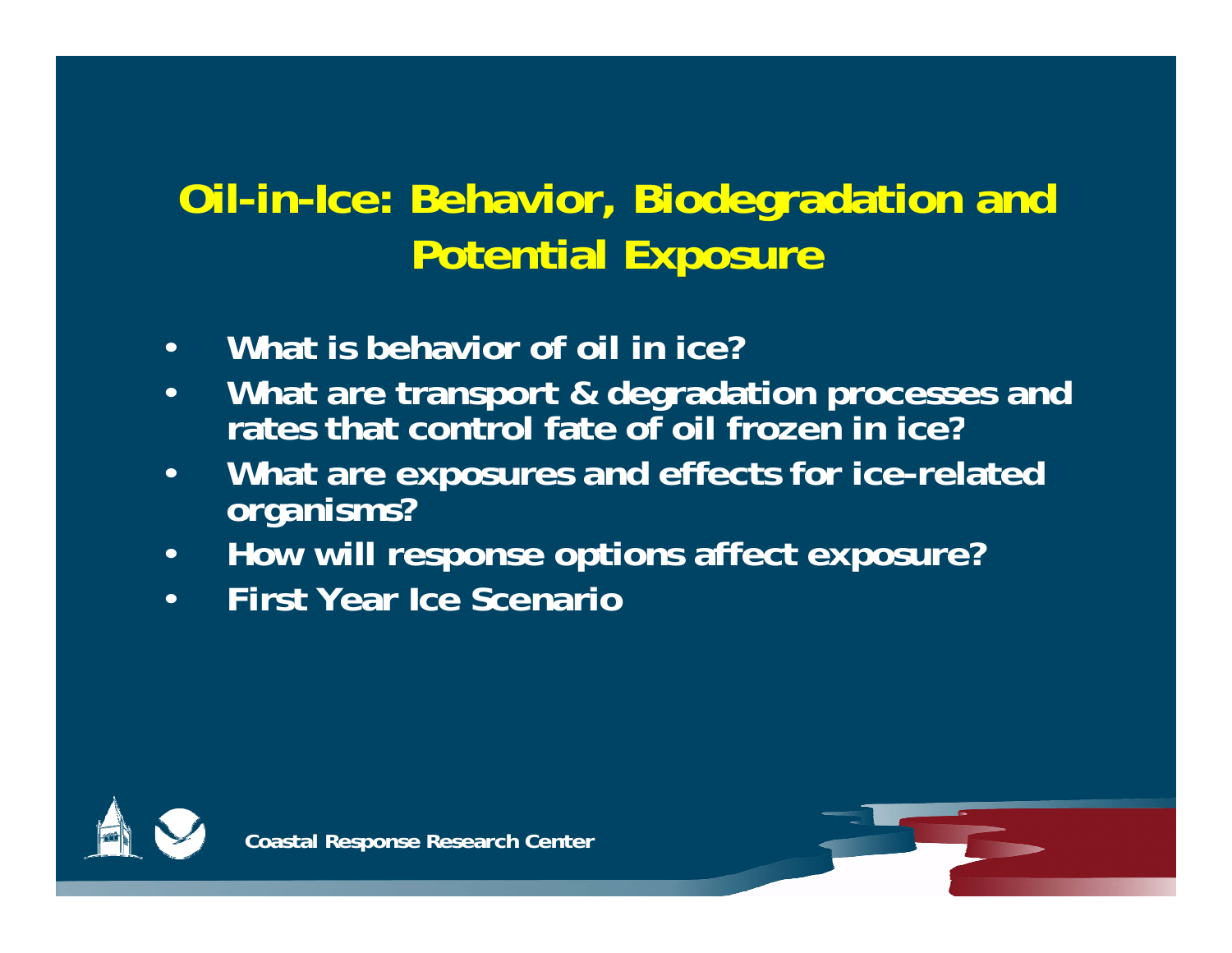#### **Transport/Exposure Mechanisms**

**Bulk oil encapsulated in ice from below → measure Bulk Oildissolved constituents (e.g., PAHs) ICE WAHS** 

**Density of brine transport downward <sup>→</sup> will transport dissolved (bioavailable ) components of oil downward Sea Water** 



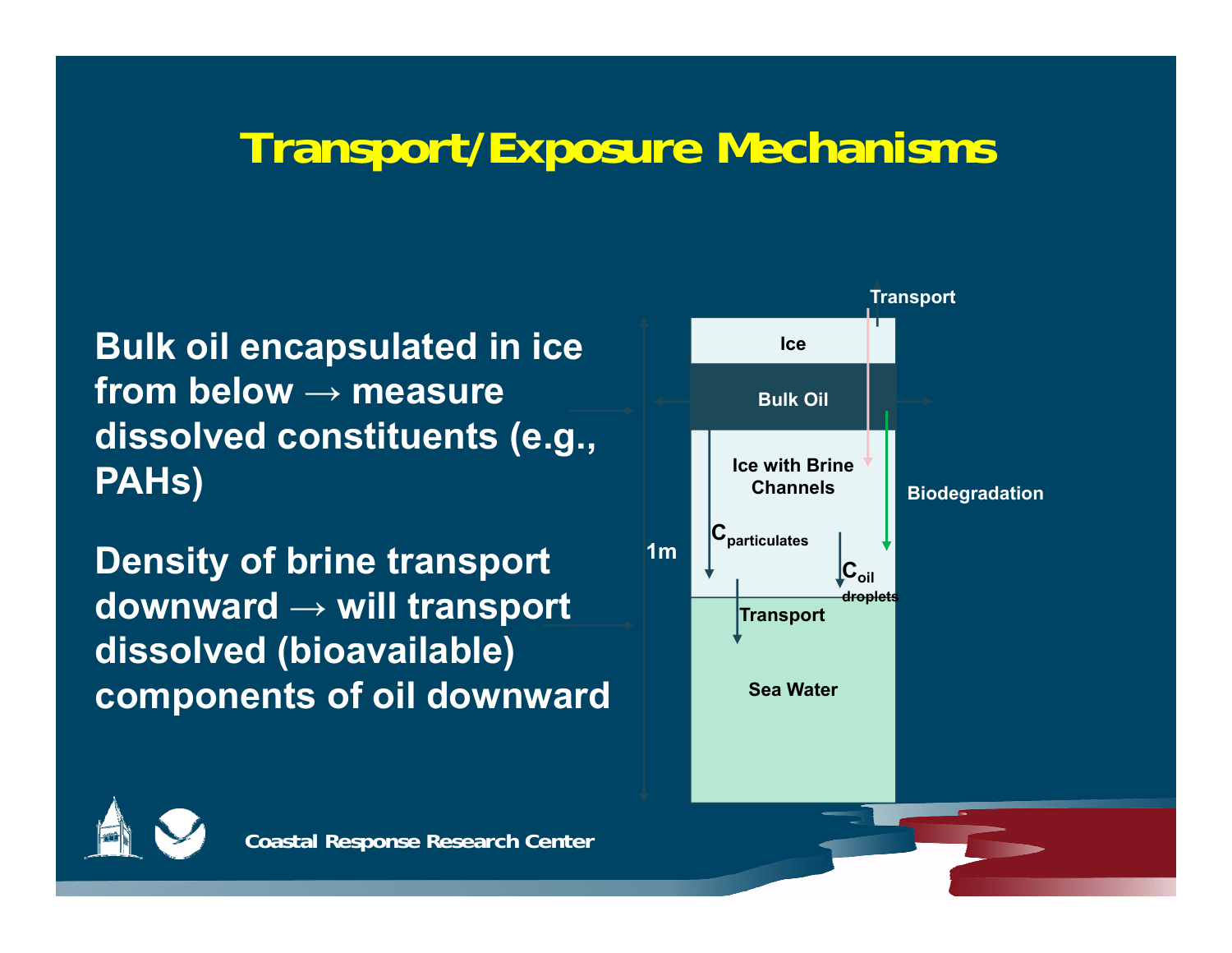### **Results to Date**

- **Available on CRRC Website**
- $\bullet$  **Bacteria and Protists Able to Live in Ice Brines**
- $\bullet$  **Biodegradation of PAHs Occurring in Ice Brines**
- **Oil Transported Downward in Ice**
	- **Rates being determined**
- **Key Is Rates of Biodegradation vs. Transport**



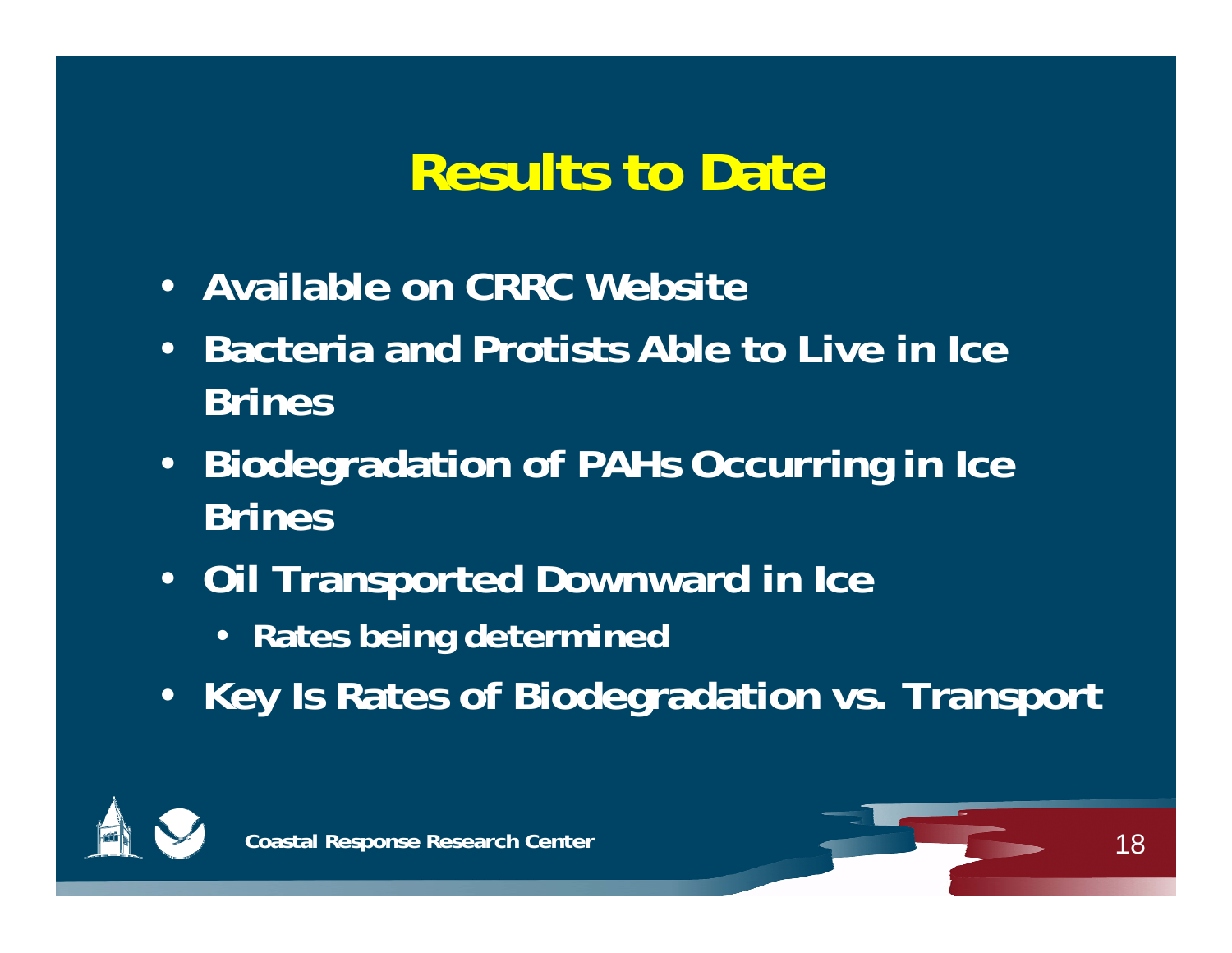# **Natural Resource Damage Assessment in Arctic Waters:The Dialogue Begins**

#### **April 20-22, 2010 Anchorage, Alaska**



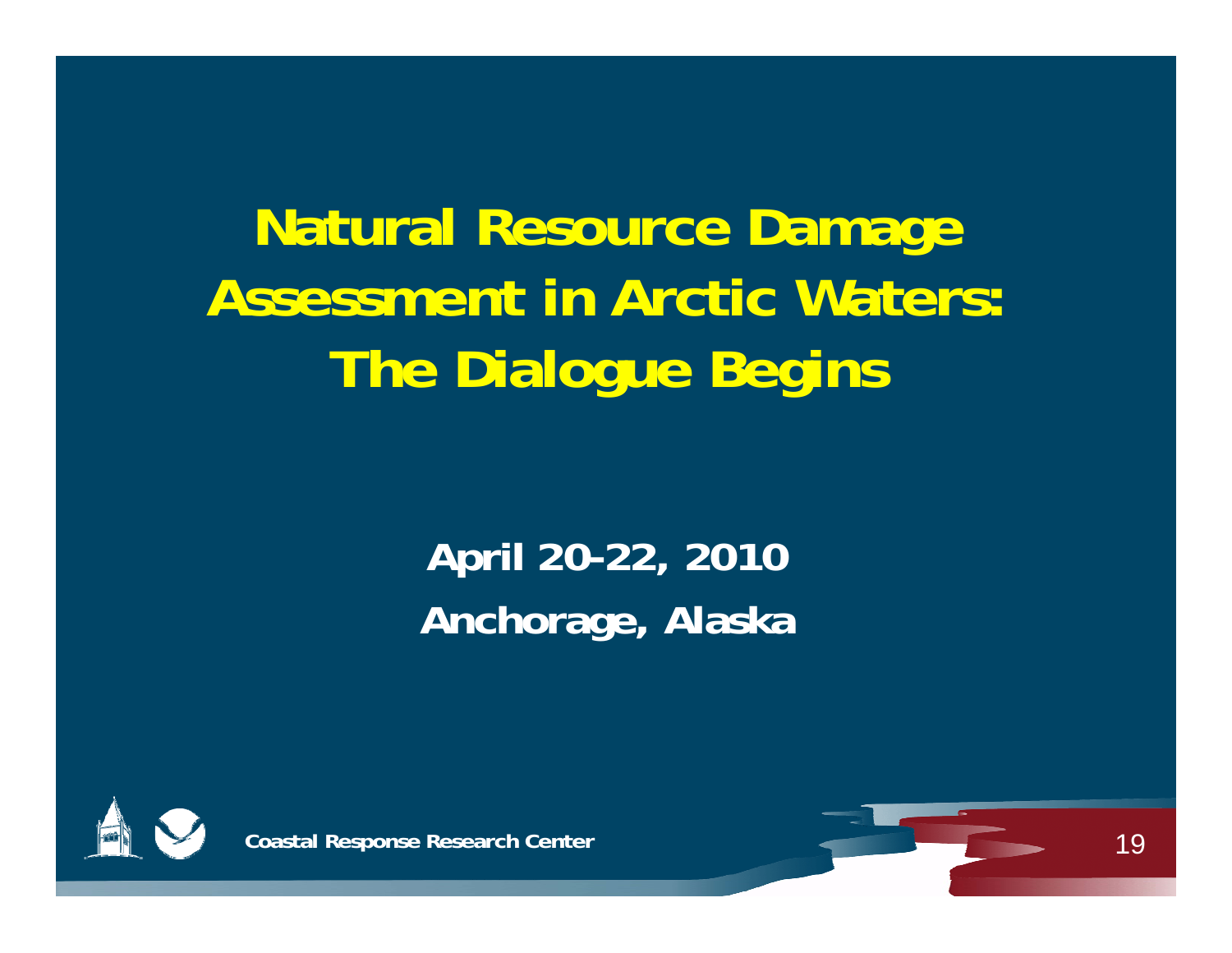## **Impetus for Workshop**

- **Emphasis Has Been on Response to Oil Spills in Arctic**
- **Substantial Amount of Oil Will Likely Remain in Environment After Arctic Spill Response**
	- **In spite of technological/equipment advances in response**
- **Natural Resource Damage Assessment (NRDA) Will Be Initiated as a Result of Spill**
- **Little Known about Biological Im pacts/Baseline**

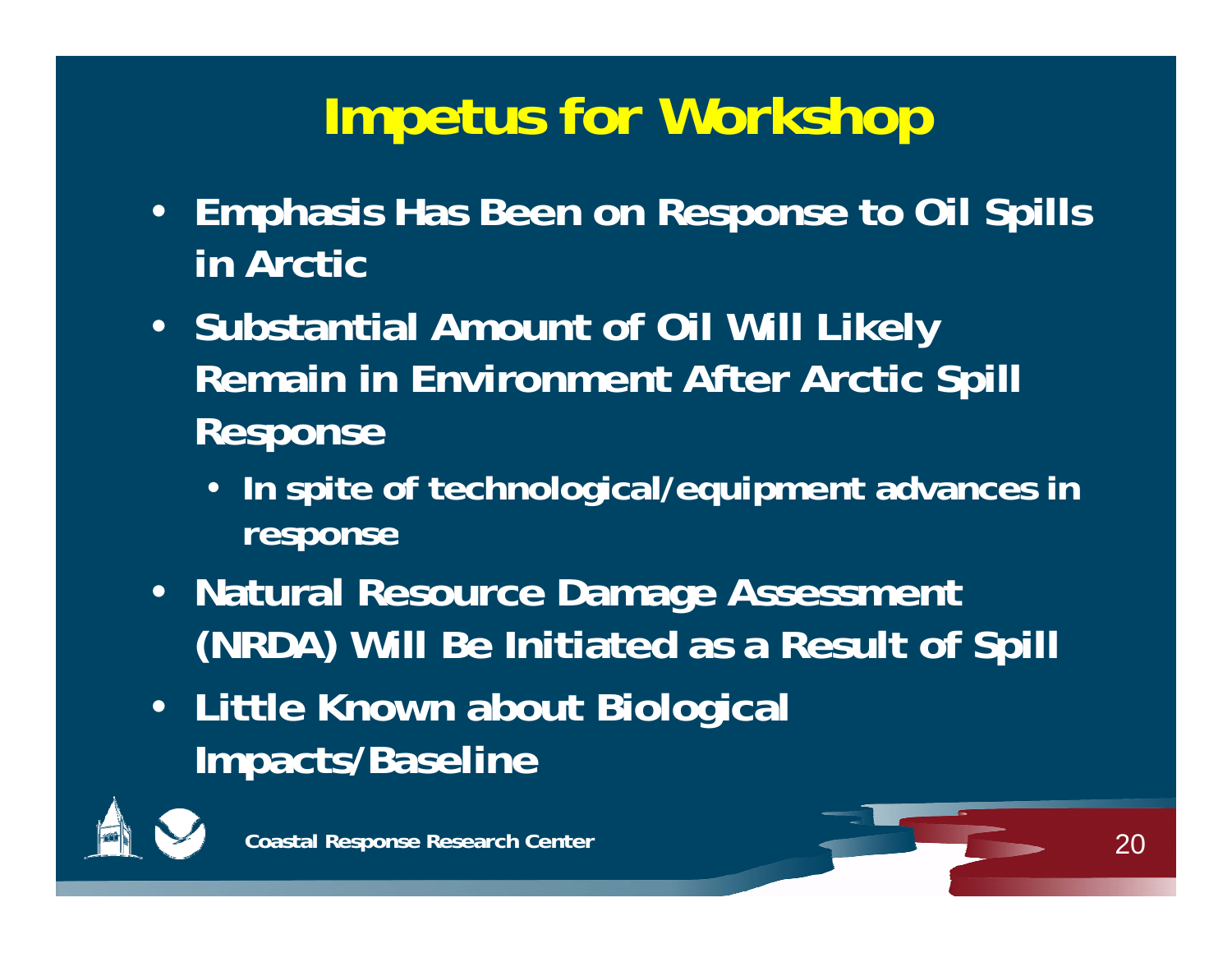## **Impetus for Workshop**

- **NRDA Requires Much Better/ More Complete Knowledge of Arctic Marine Ecosystem Than We Have**
- **Must Be Quick Injury Assessment and Rapid Implementation of Restoration in Arctic** 
	- **Little Room for Delay Because Arctic Is "Ecosystem on the Edge"**
- **Baseline Is Rapidly Shifting in Arctic** 
	- **What is baseline?**



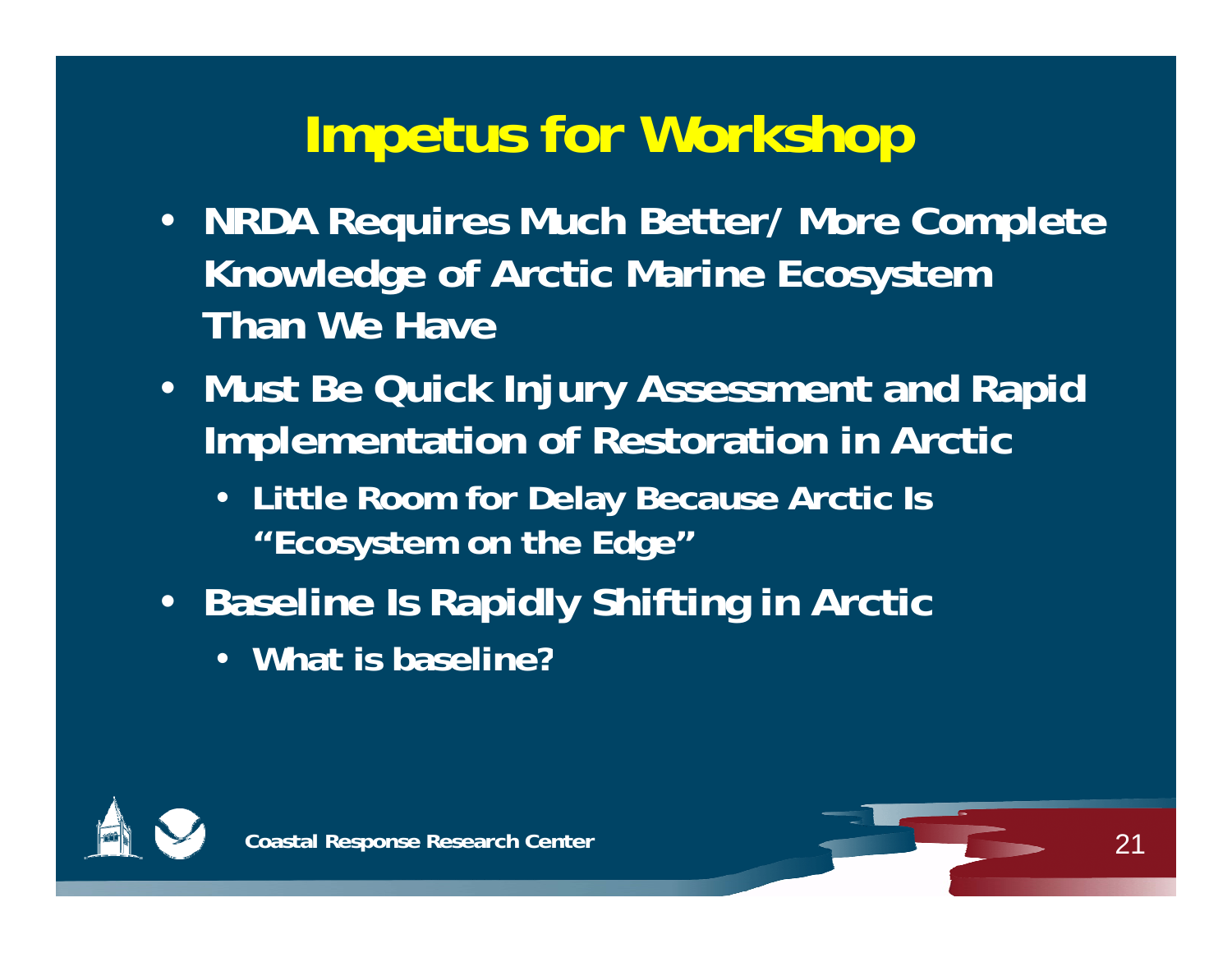### **Goal of Workshop**

- **Initiate the Dialogue on Arctic NRDA**
	- **Among NRDA practitioners**
- **Identify Data Gaps in Understanding of Resources/Ecology at Risk from Spills**
	- **Temporal and Spatial**
- **Develop Rapport Among Stakeholders**
	- **CRRC's role in bringing everyone to the table**
	- **Better to initiate dialogue before spills occur**



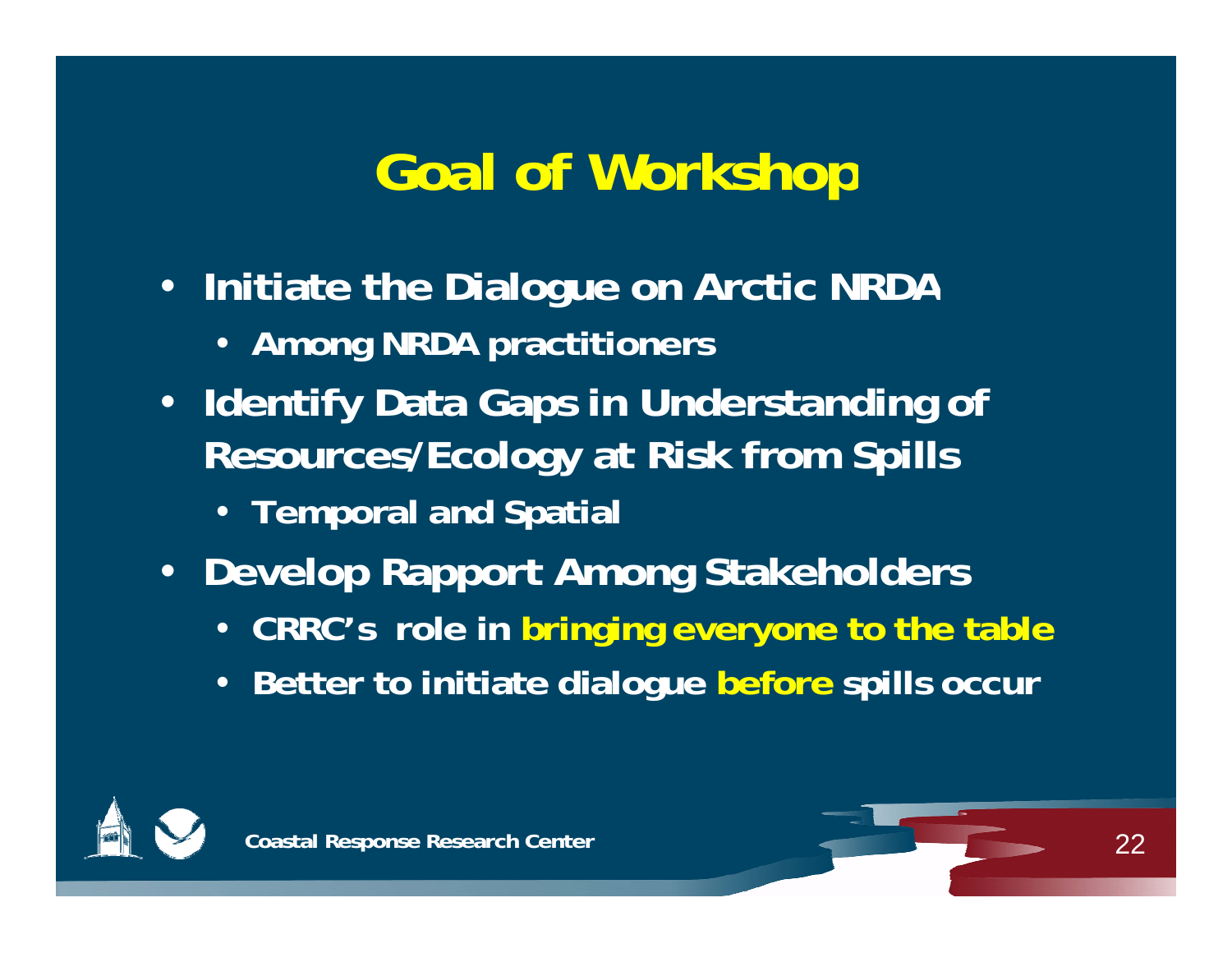# **Workshop Logistics**

- **CRRC Partnered with NOAA ORR and OSRI on Workshop**
- **Organizing Committee (OC) = Technical and Scientific Personnel Representing Diverse Stakeholders**
- **Format = Plenary Sessions and Breakout Groups**
- **Diverse Group of Scientists, Practitioners, Federal, State, Industry, Academic and NGOs**



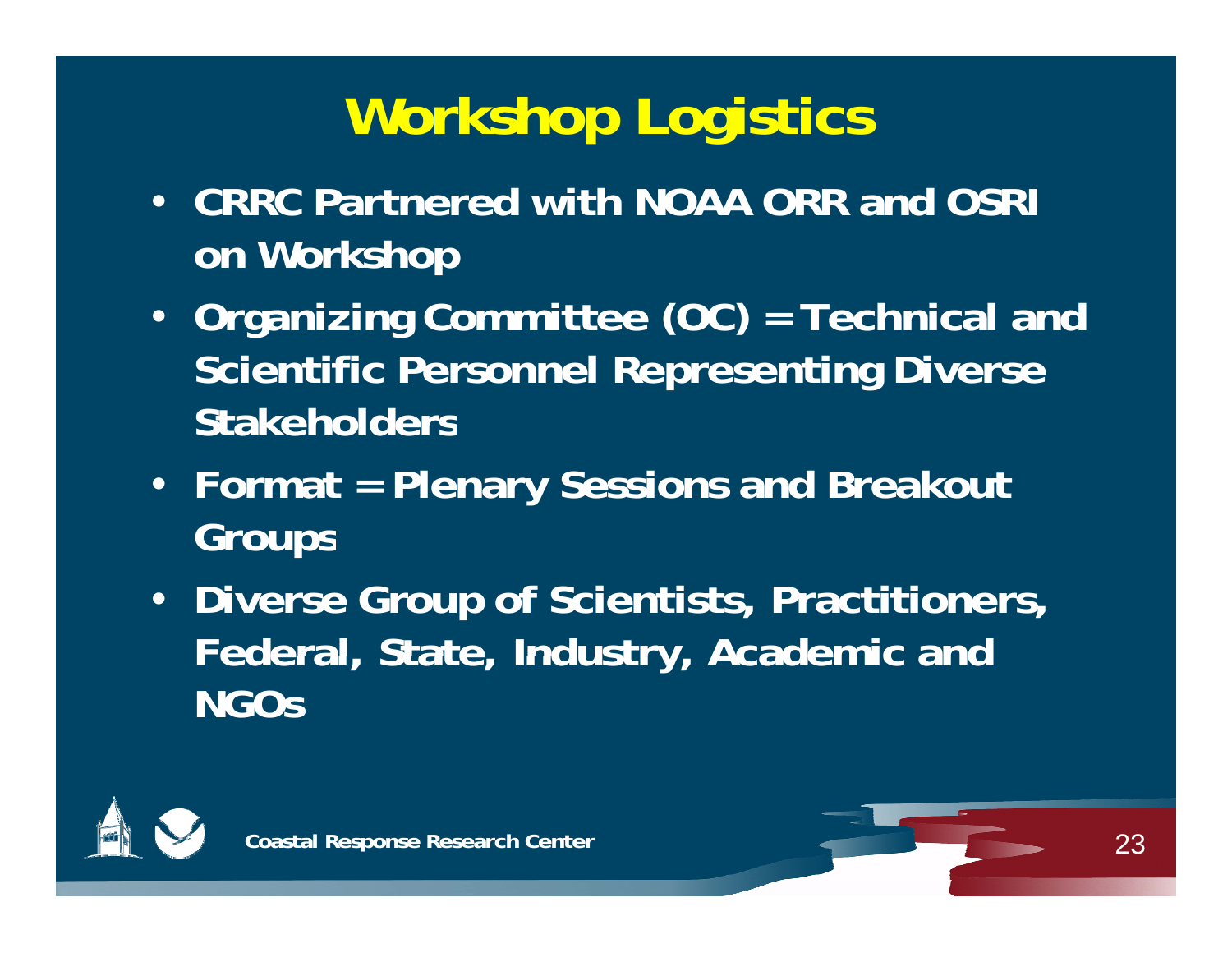### **Workshop Outcomes**

- **CRRC Report on Workshop Including Recommendations on R&D and Way Forward**
- **Determined Existin g Baseline Data Available and Data Needs**
- **Workin g p Grou p = Arctic Assessment** 
	- **Continues dialogue**
	- **Coordinates efforts**
- **First in Series of Workshops**



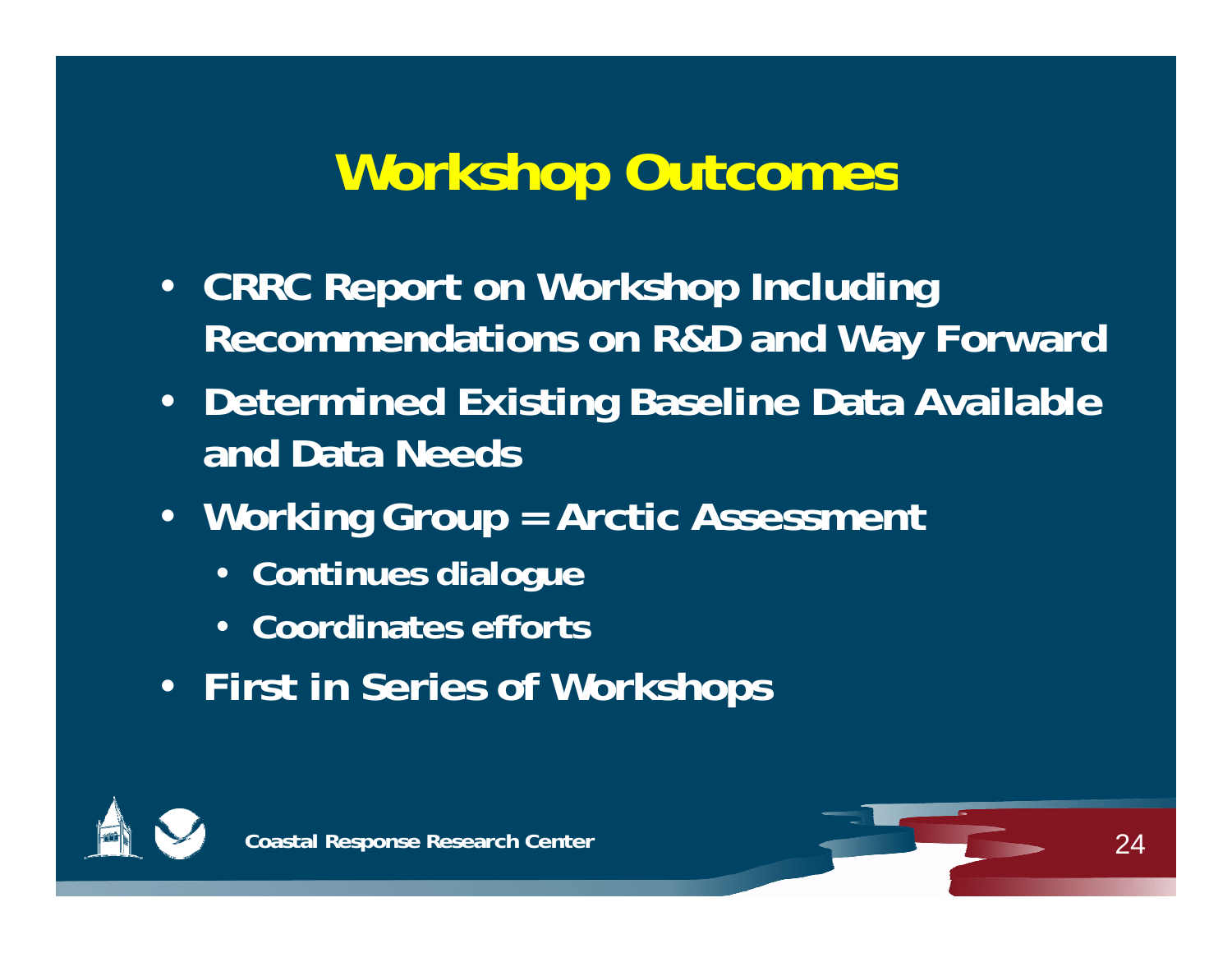### **Arctic ERMA**

- **NOAA ORR Focusing on Arctic ERMA**
- **CRRC and OSRI Partnering with ORR to Host Workshop to Determine ERMA Data Needs and Focus**
- **Workshops with Stakeholders in Winter 2010/Spring 2011**

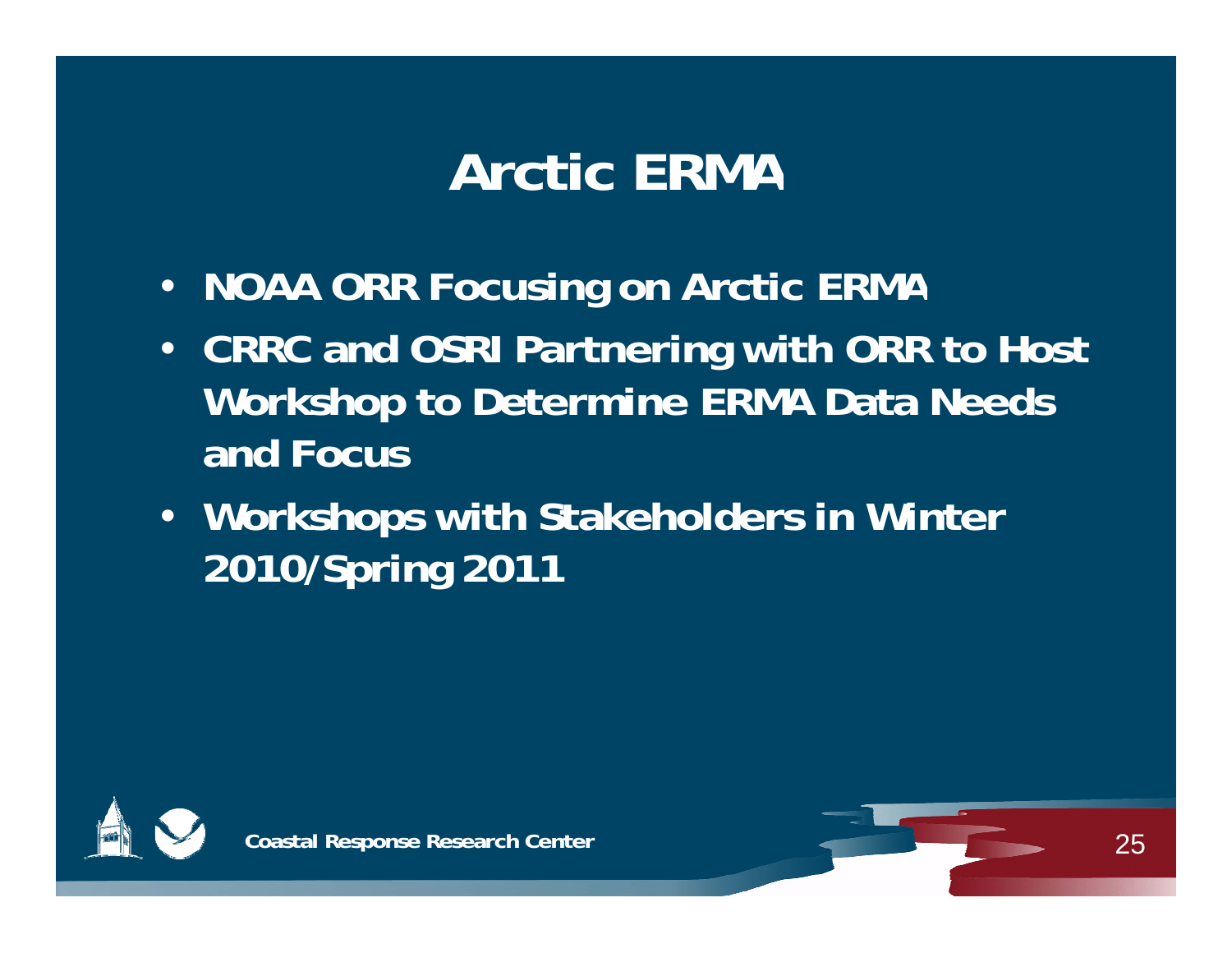## **Other CRRC Activities**



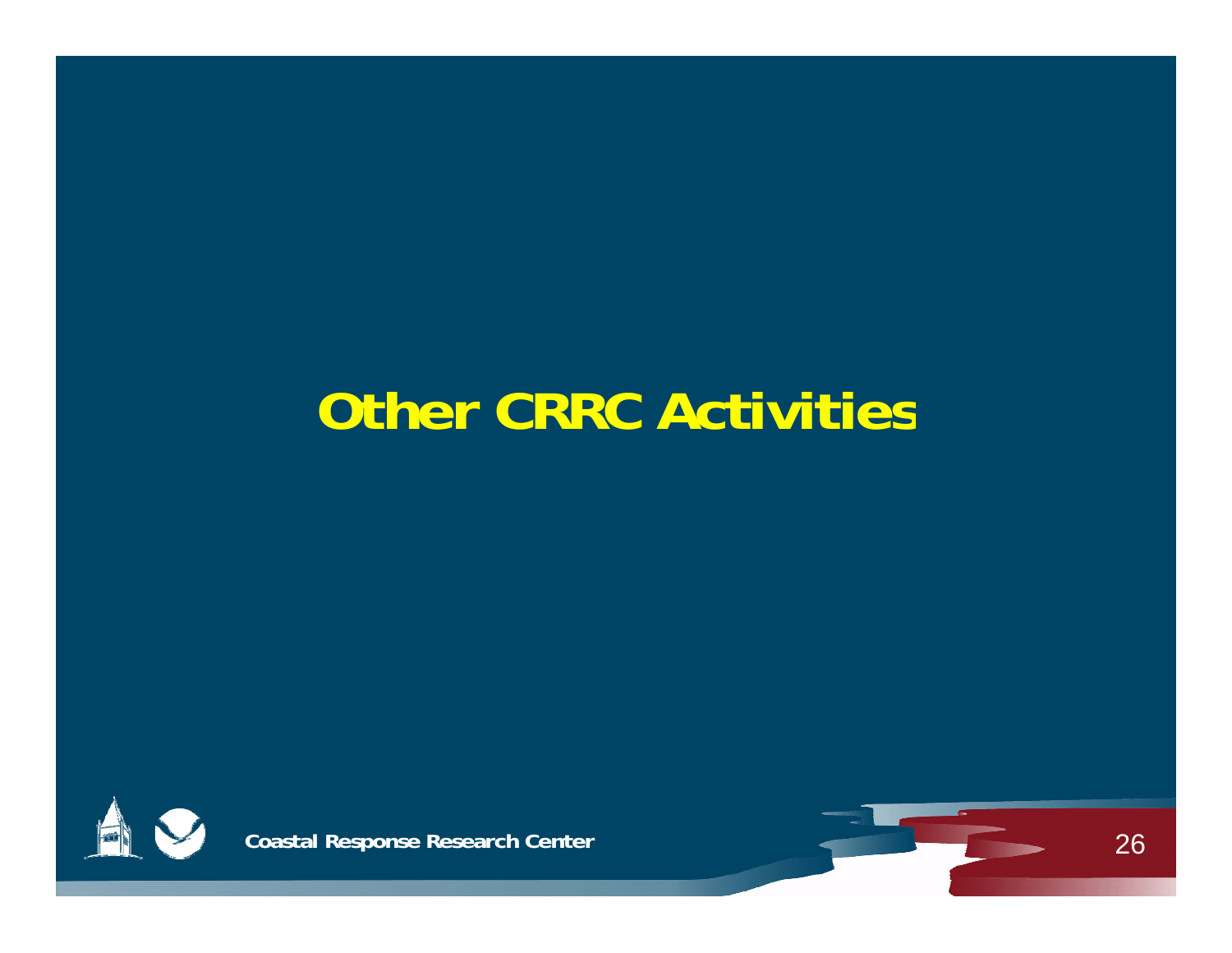# **Modeling Working Group**

- **Goal: Common Algorithms for Next Generation of Oil Spill Models**
	- Integrated, 3D, Biological Effects Endpoints
- **Main Committee: ORR, SINTEF, ASA, Industry, Universities**
- **Subgroups (Expanded Membership):**
	- **Ph y p , ,p sical Trans port, Fate and Behavior, S pill Response, Biological Effects**
- Synthesis of Knowledge <sup>----></sup> Algorithms
- $\bullet$ • Draft Reports Pending Summarizing State of **the Art** 
	- **Precursor to producing algorithms**



**Coastal Response Research Center** 27 **Coastal Response 27**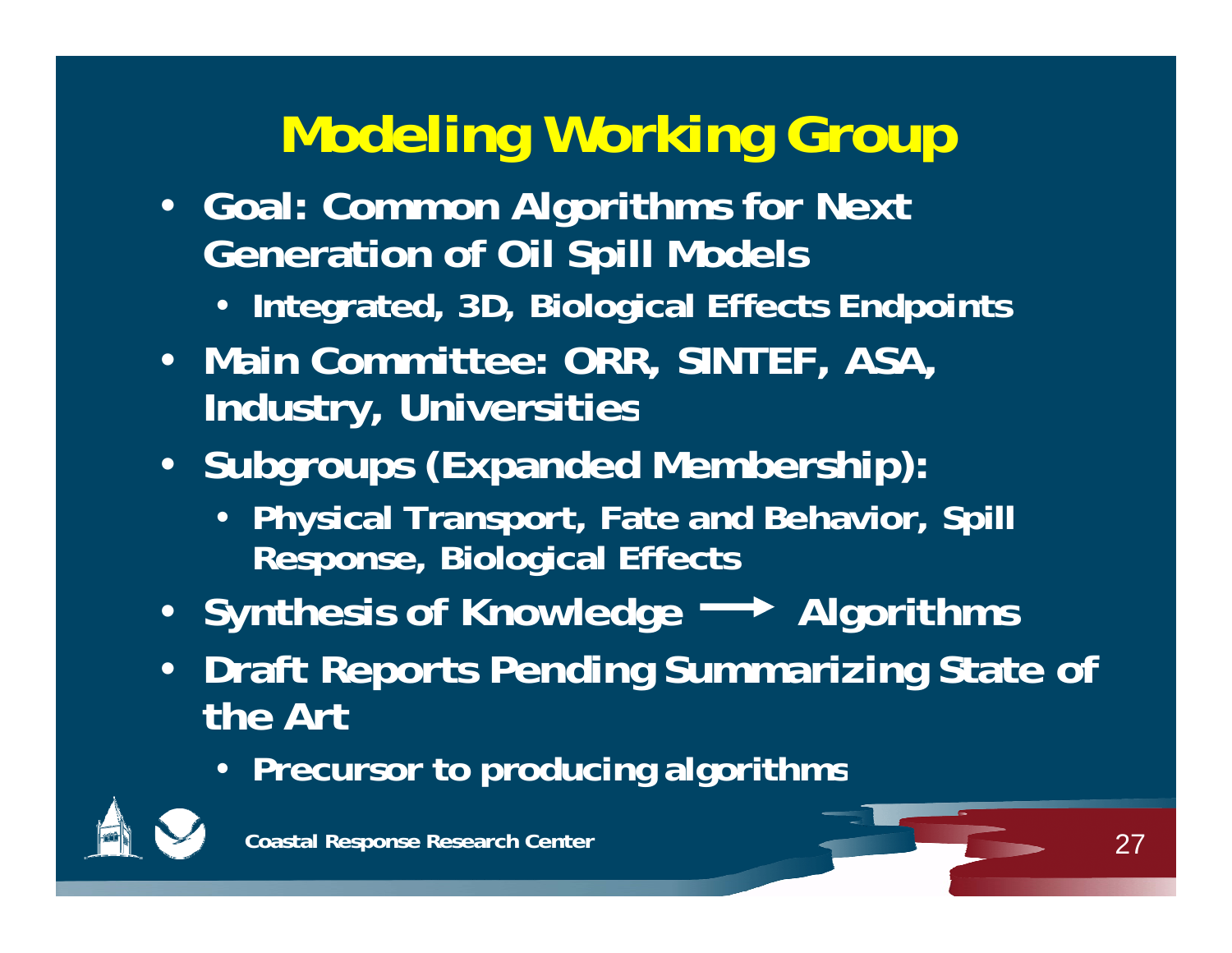### **Modeling Working Group**

- **Met Yesterday at Clean Gulf**
- •**Will Host Meeting in Winter 2010**
- • **Need to Incorporate Deepwater Modeling Issues**



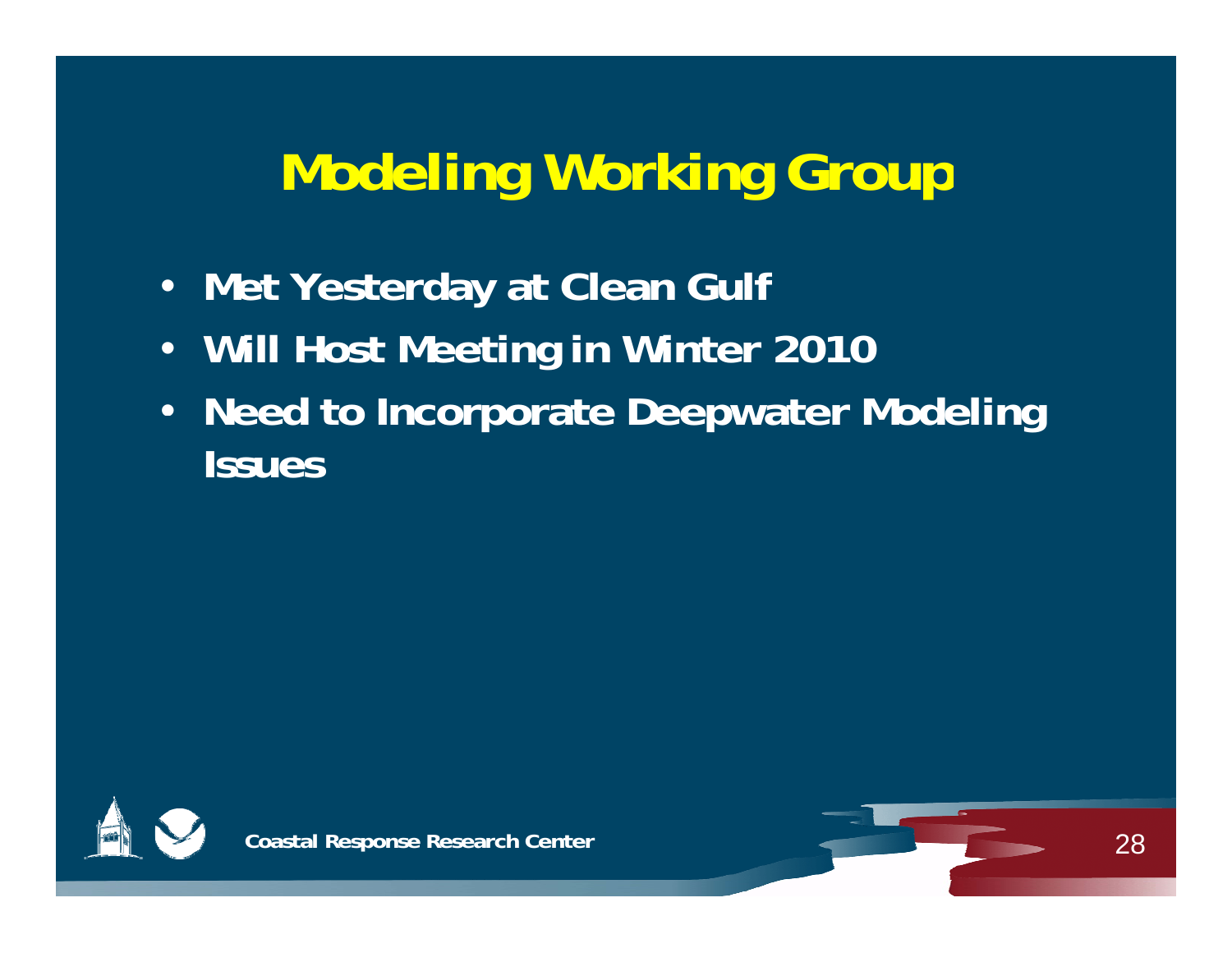### **ERMA Innovations**

- **CRRC s Role Is R&D, Not Running ERMA 's**
- $\bullet$  **Center Is Working on Innovations for Real-Time Data Anal ysis and Visualization**
- **More to Come----Stay Tuned**



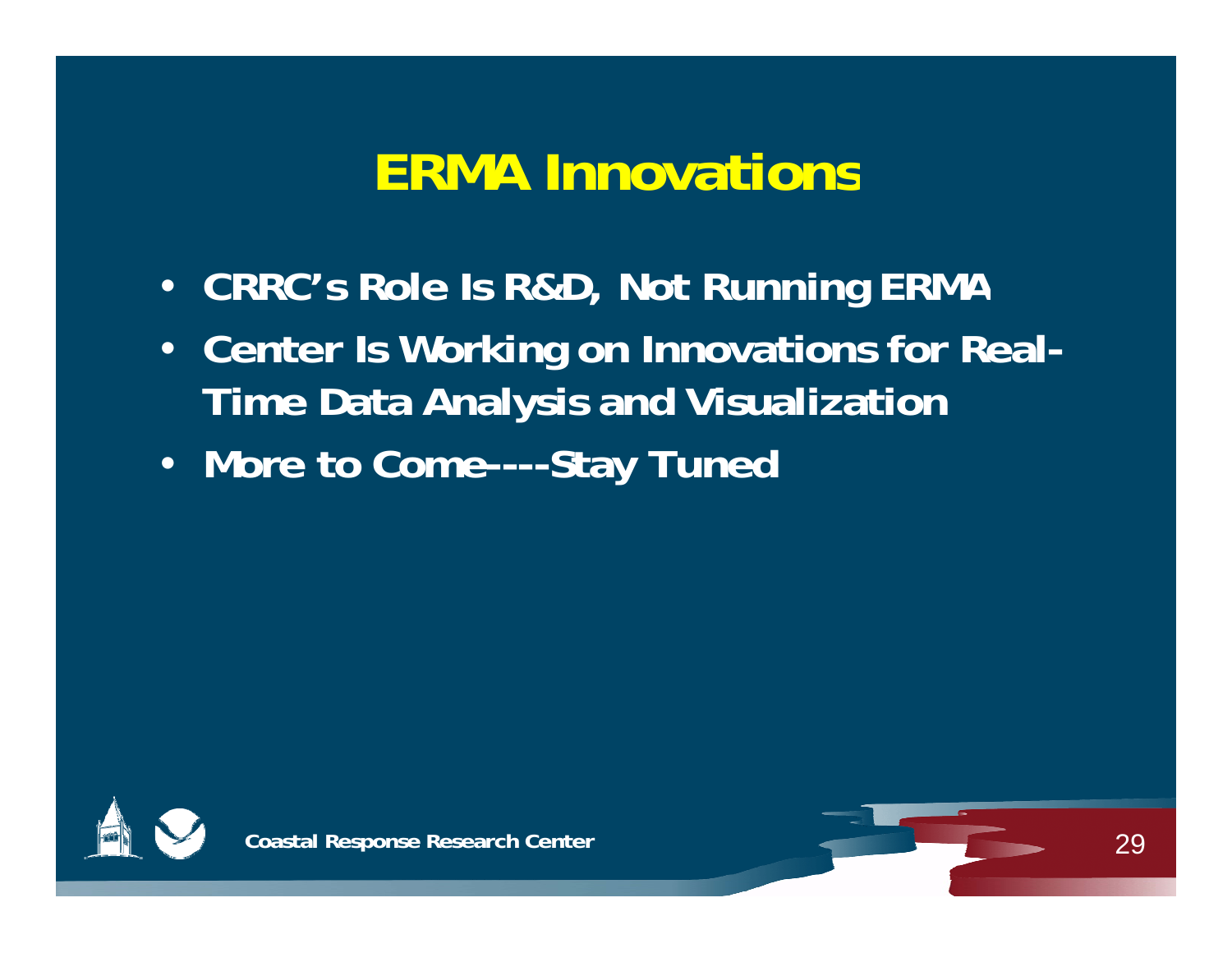# **Oil Budget Tool**

- **CRRC Helping Produce Final Oil Budget Tool Report**
- **Workin g () with Bill Lehr (ORR ) Lead and Large Project Team**
- **Peer Review of Report and Approach**
- **Due Out in End of October**



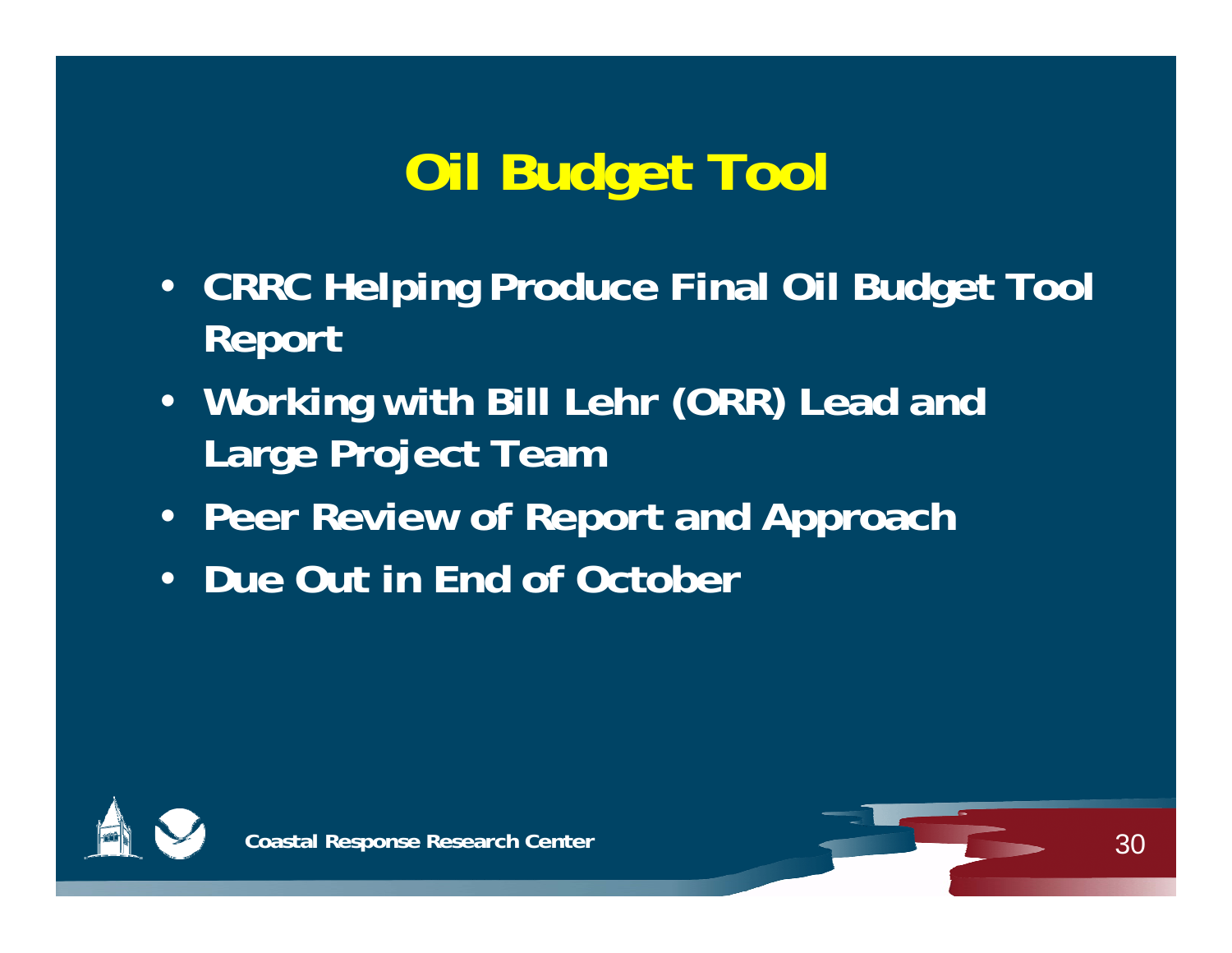## **CRRC Going Forward**

- **Coordination of R&D Is Key in Wake of DWH**
- **What Are Key Integrated Needs**
	- **Deepwater**
	- **Arctic**
	- **Other**
- **Limited Resources Require Coordination**
- **All Stakeholders**
- **Creditability Issues**



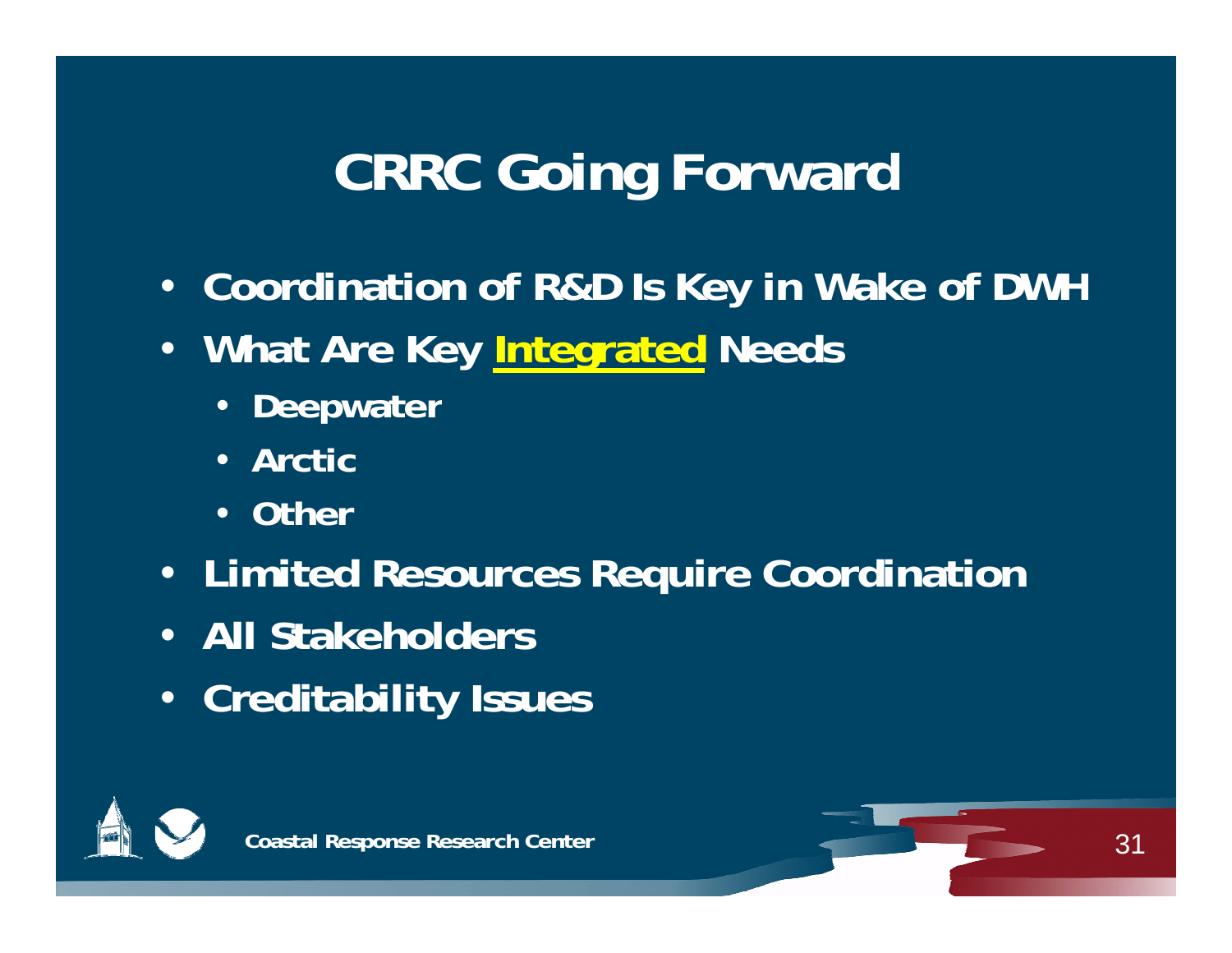#### **The Goat Rope**

Explosion of the contract of the contract of the contract of the contract of the contract of the contract of the contract of the contract of the contract of the contract of the contract of the contract of the contract of t Science and Engineering **Complexity** 

Public's Scientific and Engineering **Literacy** 

Politics Local, State, Federal

24/7 InformationCan we believe it?

**Coastal Response Research Center**